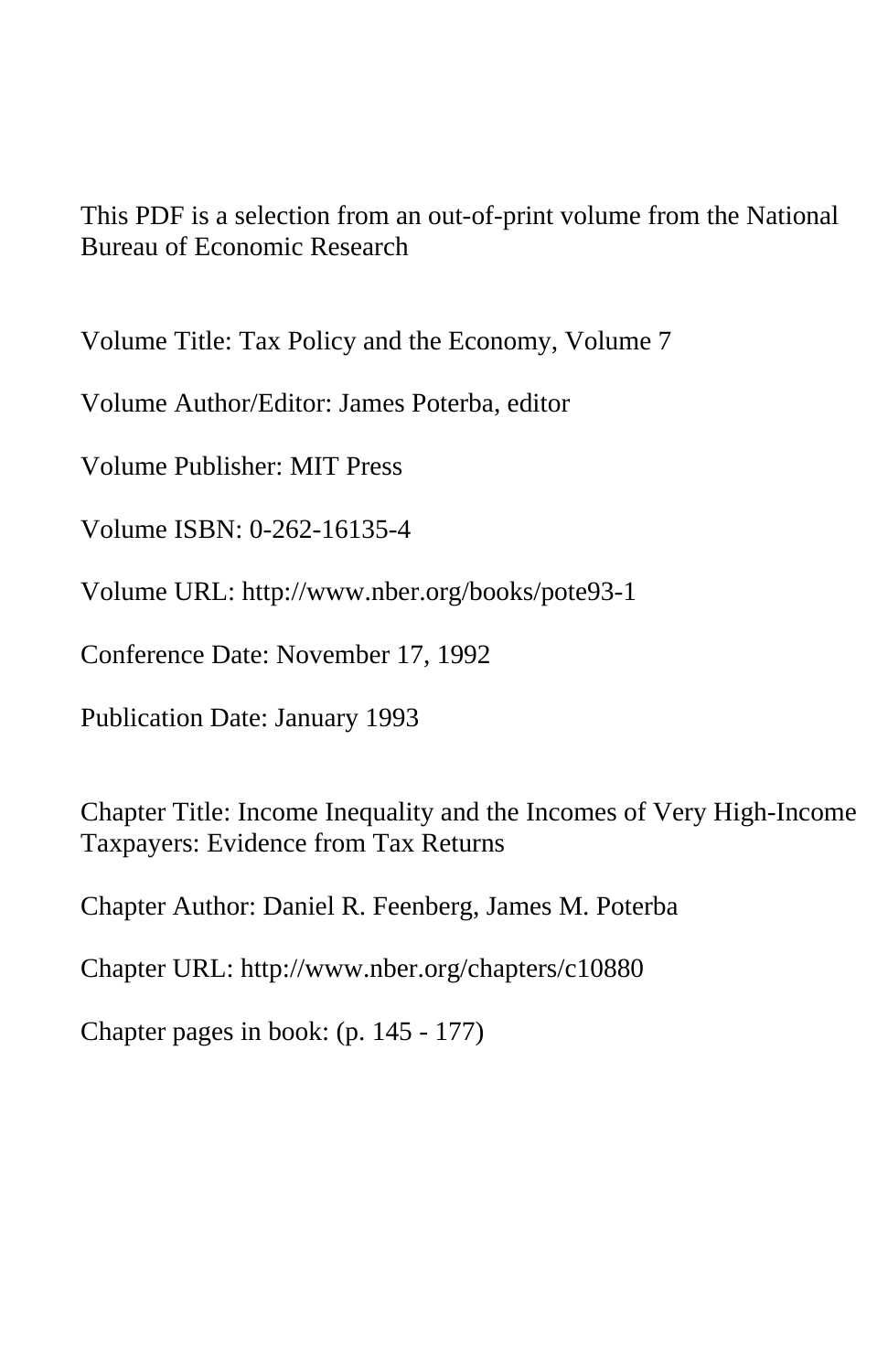# INCOME INEQUALITY AND THE INCOMES OF VERY HIGH-INCOME TAXPAYERS: EVIDENCE FROM TAX RETURNS

Daniel R. Feenberg NBER

James M. Poterba Massachusetts Institute of Technology and NBER

#### EXECUTIVE SUMMARY

This paper uses tax return data for the period 1951-1990 to investigate the rising share of adjusted gross income (AGI) that is reported on very high income tax returns. We find that most of this increase is due to a rise in reported income for the one quarter of one percent of taxpayers with the highest AGIs. The share of total AGI reported by these taxpayers rose slowly in the early 1980s, and increased sharply in 1987 and 1988. This pattern suggests that at least part of the increase in the income share of high-AGI taxpayers was due to the changing tax incentives that were enacted in the 1986 Tax Reform Act. By lowering marginal tax rates on top-income households from 50% to 28%, TRA86 reduced the incentive for these households to engage in tax avoidance activities. We also find substantial differences in the growth of the income share of the

We are grateful to Caitlin Carroll for research assistance; to David Cutler, Jerry Hausman, Lawrence Katz, Sylvia Nasar, Sherwin Rosen, and Joel Slemrod for helpful comments; and to the National Science Foundation for research support.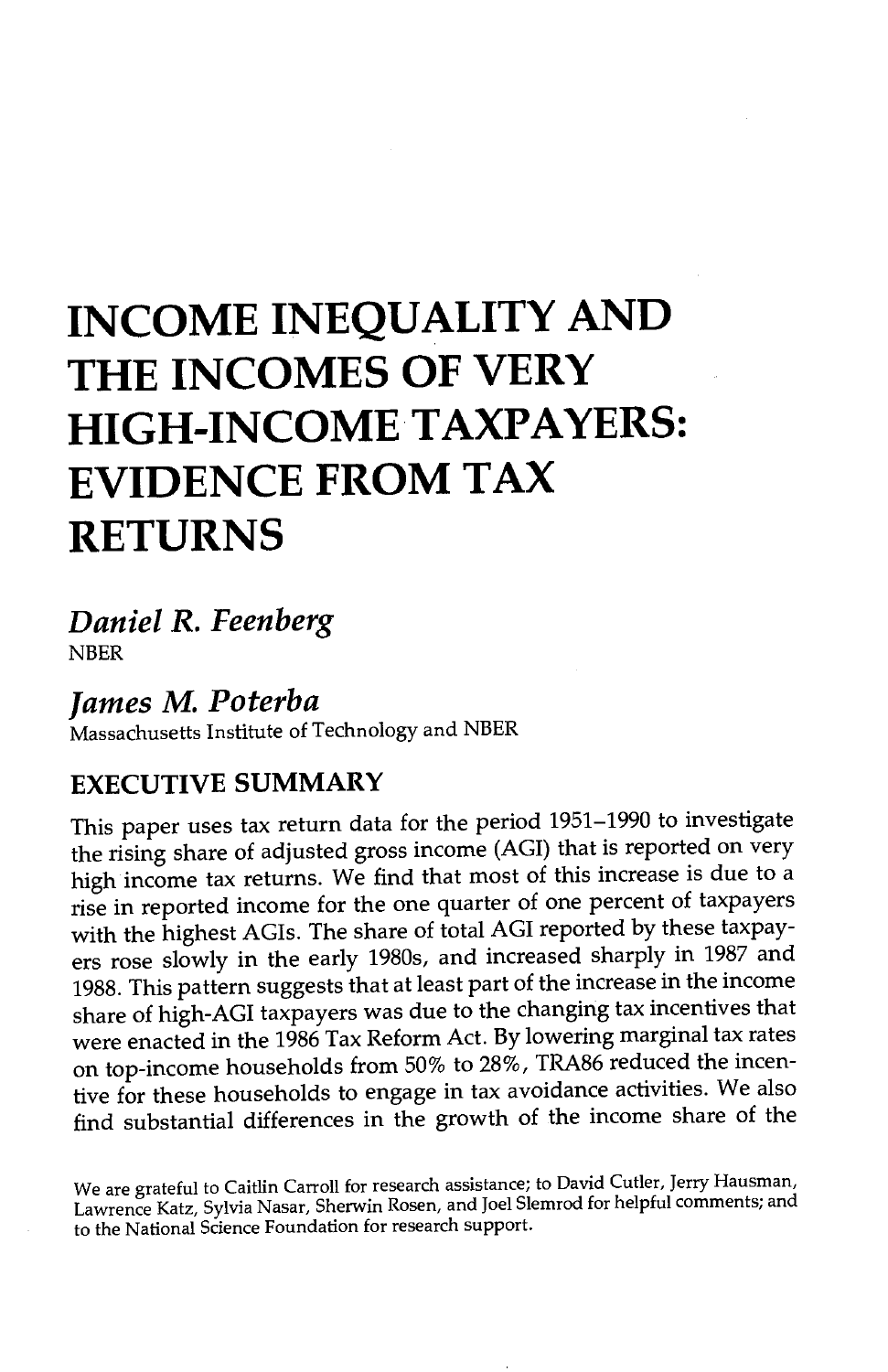highest one quarter of one percent of taxpayers, and the share of other very high income taxpayers. This casts doubt on the view that the increasing inequality of reported incomes at very high levels is driven by the same factors that have generated widening wage inequality at lower income levels.

The evolution of U.S. income distribution has recently attracted enormous academic and popular attention. Systematic studies of labor earnings based on large household surveys, such as those by Bound and Johnson (1992), Katz and Murphy (1992), Levy and Michel (1991), and Murphy and Welch (1992), have demonstrated that labor earnings, the most important component of income for all but the highest income households, became more unequal during the 1980s. The returns to college education rose, and the real earnings of low-skill individuals declined relative to those of better-trained workers.

The most controversial feature of the income distribution, however, is the apparent increase in the share of income accruing to a small group of very high-income households: those in the top 1 percent of the income distribution. A widely publicized calculation, described in Krugman (1992), suggests that very high-income households received a disproportionate share of the real income growth in the U.S. economy during the last decade.

Measuring the income and wealth of high-income households is extremely difficult. The economic lives of the rich, especially the rich who are not famous, are something of a mystery. Mandel (1992) estimates that there are only a few thousand highly visible, highly compensated individuals in the U.S. economy—athletes, top executives at large companies, and partners at major law firms and investment banks. Various sources suggest that the compensation received by these individuals rose rapidly during the last decade. Yet whether the experiences of this group generalize to the nearly one million households in the top 1 percent of the income distribution remains an open question. Information from income tax returns remains the most reliable, if imperfect, source of information about the economic activities of this group.

One class of explanations for the apparent increase in the relative incomes of high- versus low-income households focuses on changes in economic institutions or structure that might raise wages or capital incomes for the high-income group. Slemrod (1993) argues that increasing globalization of economic activity may raise the incomes of high-ability individuals by more than that of the less able. The rise of new financial institutions and practices during the last fifteen years-for example, takeovers and leveraged buyouts—may also have expanded the opportu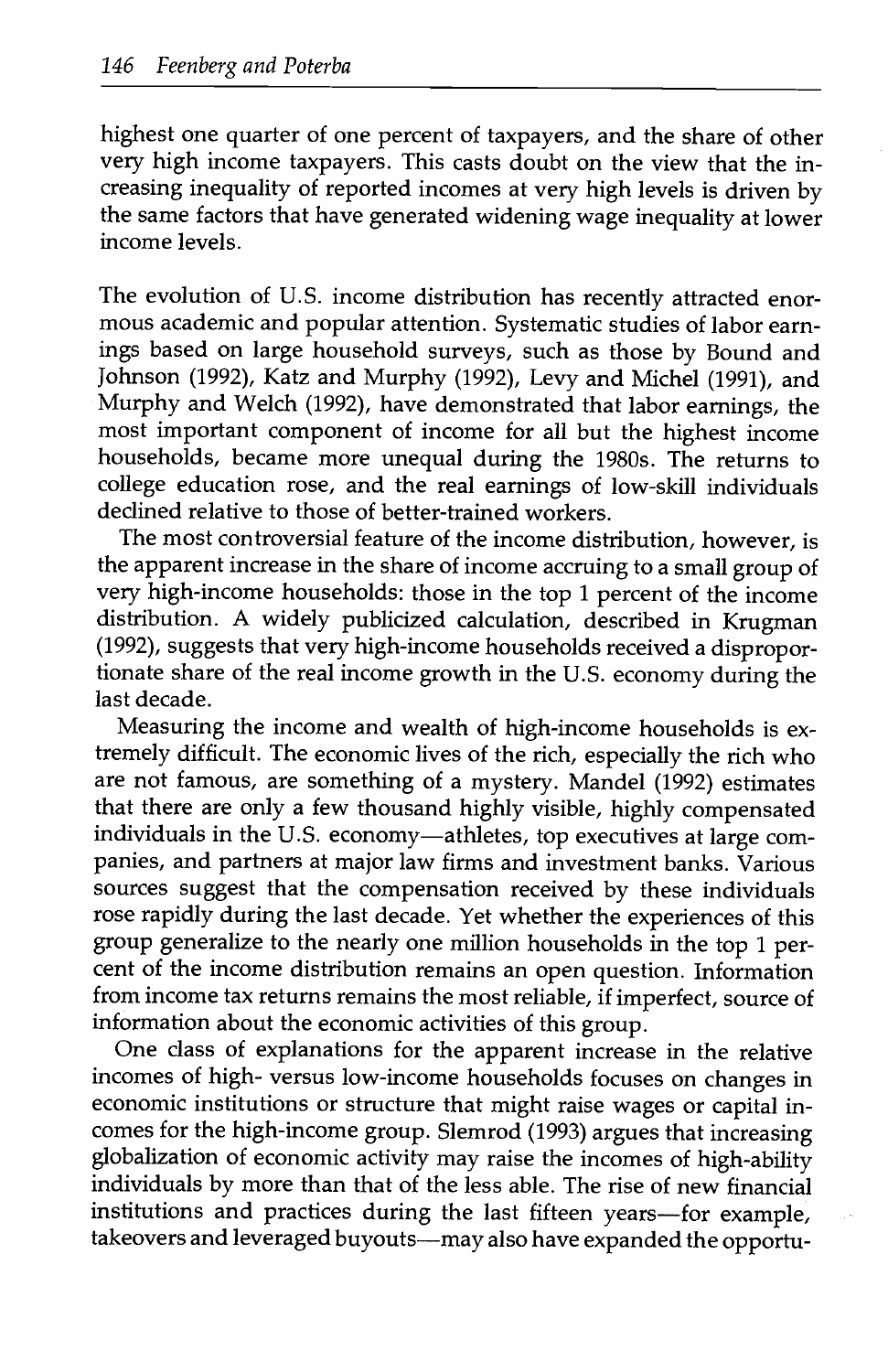nities for a small group of individuals to earn very high incomes. This explanation for rising incomes of top "performers" follows the analysis of superstar compensation developed by Rosen (1981) and explored further in Frank and Cook (1992).

An alternative explanation for the growth of reported income inequality focuses on changes in taxpayer incentives to report taxable income, rather than defer income recognition or otherwise shelter accruing income. Because high-income households derive more of their income from portfolio investments and self-employment than households elsewhere in the income distribution, they are likely to have more opportunity to engage in legal tax avoidance, and more discretion in deciding how, and how much, of their income is reported to the Internal Revenue Service (IRS), than their lower-income counterparts. The tax reforms of 1981 and 1986 lowered marginal tax rates on high-income households, reducing their incentives to engage in various forms of tax avoidance. Taxpayers at the top of the income distribution faced marginal tax rates as high as 70 percent in 1980, while in 1988, their marginal tax rates were capped at 28 percent.

The suggestion that recent tax reforms induced changes in reported taxable income, even if they did not affect taxpayer behavior, lies at the center of the recent debate on whether the tax reforms of the 1980s increased labor supply (see Bosworth and Burtless, 1992, and Lindsey, 1987a, 1988). Because the Congressional Budget Office (CBO) data on income distribution, the data underlying the Krugman (1992) calculation, rely on tax returns for data on the incomes of high-income households, changes in taxpayer reporting behavior could directly affect estimates of income inequality at top income levels.

This paper presents new evidence on the changing share of adjusted gross income (AGI) reported by very high-income taxpayers. We focus primarily on the comparison of annual income distributions for the years 1951-1990 and limit most of our analysis to the top one-half of 1 percent of taxpayers. We document the changing composition of income reported by these households, and we try to provide some evidence on the importance of tax-induced changes in income reporting in contributing to this group's rising share of AGI. We do not explore the variation in the relative incomes of households elsewhere in the income distribution, a subject that has also attracted substantial controversy (see Nasar, 1992, and Roberts, 1992). For studying the distribution of incomes below the top tier, tax returns are not the best source of information. Not all low-income households file tax returns, and even for those who do, tax returns do not include information on most transfer payments.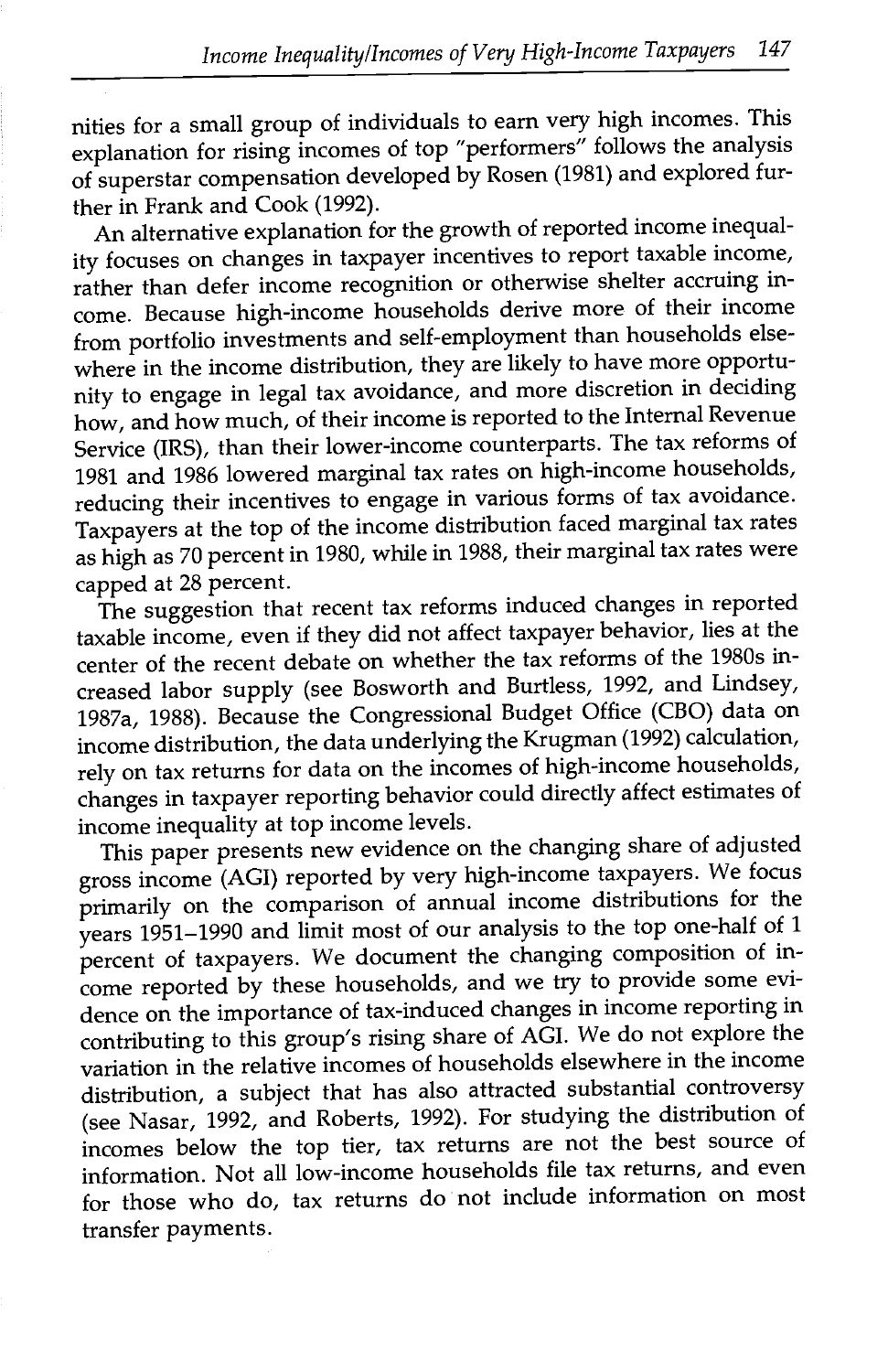This paper is divided into six sections. The first describes our methods for using tax return data to estimate the share and composition of income accruing to high-income taxpayers, whom we label Top AGI Recipients (TARs). Section II describes the impact of the major tax reforms in 1981 and 1986 on the incentives for high-income taxpayers to report taxable income. The third section presents time series information on the share of AGI, as well as various AGI components such as wages and salaries, dividends, interest, and capital gains, reported by these taxpayers. We find that most of the increase in the share of income reported by taxpayers in the top fifth of the income distribution is accounted for by an increase in the share of reported income in the top one quarter of  $1$ percent of taxpayers.

Our results also suggest that the increase in reported income inequality is not simply an artifact of capital gains realizations in the 1980s, but reflects changes in the distribution of most other income sources as well. The share of income reported by top income taxpayers rose throughout the 1980s, but we find the sharpest increase in 1987 and 1988, the years following a significant decline in marginal tax rates. We therefore conclude that changes in decisions about how much taxable income to report have contributed to the observed increase in the reported incomes of high-income households. Unfortunately, we cannot estimate the share of the reported income increase that is due solely to changes in taxpayer reporting practices.

Section IV presents data on the composition of reported income for high-income households. Wages and salaries became substantially more important, and capital income less important, between 1970 and the marginal tax rate on earned income fell from 77 percent to 50 percent. The fifth section investigates the extent to which the changing income share of top-income taxpayers can be attributed to changes in the composition of factor rewards in the aggregate economy, rather than to shifts within the distribution of each type of factor income. We find that high stock market returns during the 1980s would have raised the income share of top-income taxpayers even if the ownership of stock had remained fixed at its 1979 levels. The actual share of income received by these households rose faster than the changing distribution of aggregate factor rewards would have predicted. The changing mix of factor incomes is particularly unsuccessful in explaining the rapid growth in the share of AGI reported by high-income households in the years following the 1986 Tax Reform Act. The final section concludes and suggests sev- eral avenues for further work.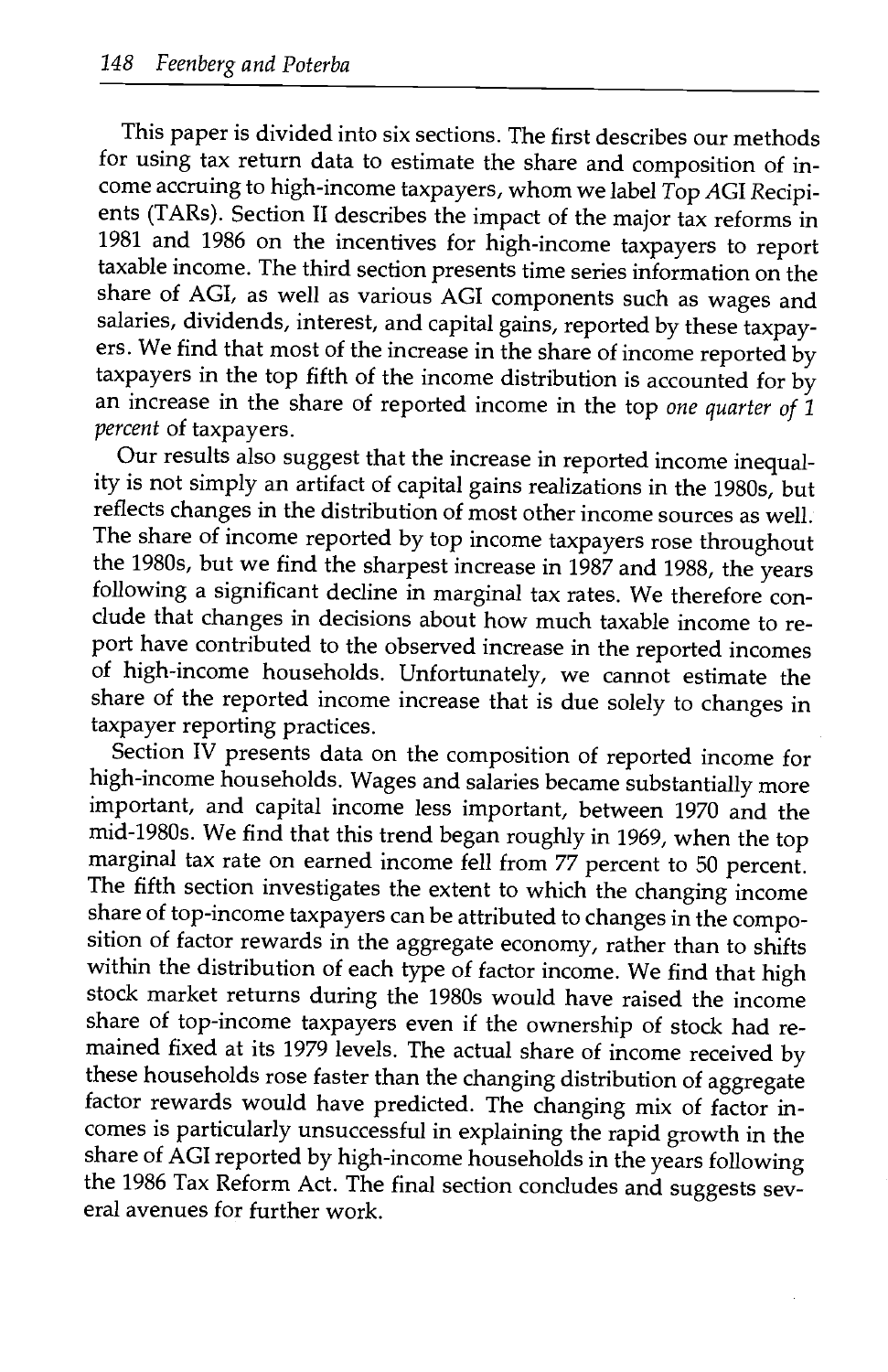### I. ESTIMATING THE INCOME OF VERY HIGH-INCOME HOUSEHOLDS

The CBO publishes widely cited estimates of the U.S. income distribution (1992a, 1992b). This distribution is defined in terms of adjusted family income (AFI). AFI is similar to AGI as defined by the federal income tax, but it also includes cash transfer payments and imputed corporate taxes, and excludes some businesslosses that can be deducted when taxpayers compute AGI.

Table 1 shows the CBO's estimates of the share of AFI accruing to households in the top fifth of the income distribution during the period 1977-1988. The estimates show a rising share of income accruing to this group, and in particular show that the top 1 percent of households account for a very large share of the total increase for the top quintile. In 1977, the estimates suggest that the top 20 percent of all households received 45.6 percent of adjusted family income, while in 1988 the analogous group received 51.4 percent of the total. The share received by the top one percent of households, however, rose from 8.3 percent (1977) to 13.4 percent (1988). This 5.2 percent increase is 90 percent of the 5.8 percent increase for the top 20 percent. The lower panel in Table 1 shows the share of wages and salaries accruing to the top 20 percent and the top 1 percent of households. The highest 1 percent accounts for two-

|         |                                             | Percent |      |      |
|---------|---------------------------------------------|---------|------|------|
|         | 1977                                        | 1980    | 1985 | 1988 |
|         | Share of adjusted family income received by |         |      |      |
| Top 20% | 45.6                                        | 46.7    | 50.1 | 51.4 |
| 81-90%  | 15.6                                        | 15.7    | 15.7 | 15.3 |
| 91-95%  | 10.1                                        | 10.1    | 10.4 | 10.1 |
| 95-99%  | 11.6                                        | 11.7    | 12.4 | 12.6 |
| Top 1%  | 8.3                                         | 9.2     | 11.6 | 13.4 |
|         | Share of wages and salaries received by     |         |      |      |
| Top 20% | 42.1                                        | 43.5    | 45.8 | 47.7 |
| 81-90%  | 17.7                                        | 17.8    | 17.9 | 17.5 |
| 91-95%  | 10.5                                        | 10.7    | 11.2 | 11.1 |
|         | 9.8                                         | 10.3    | 11.2 | 11.4 |
| 95-99%  | 4.1                                         | 4.7     | 5.5  | 7.7  |
| Top 1%  |                                             |         |      |      |

TABLE 1. CBO Income Distribution Estimates, 1977-1988.

Source: Congressional Budget Office (1992b). The statistics in the top panel are also reported in the U.S. House of Representatives 1992 Green Book (p. 1521).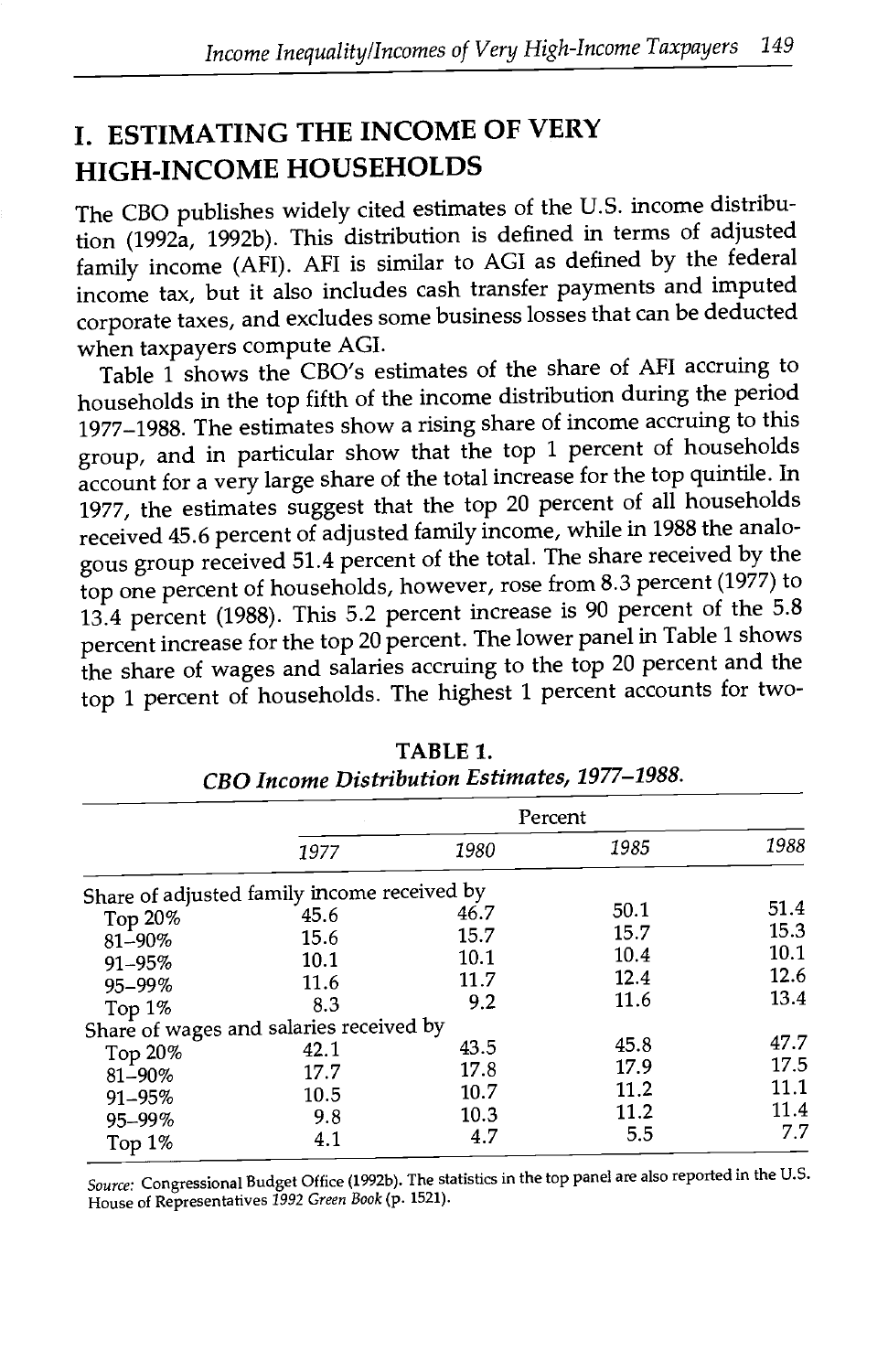thirds of the gain in the share of wages and salaries reported by the top 20 percent of households.

An income distribution can be defined over households, as in the CBO estimates, individuals, or taxpayers.<sup>1</sup> Each of these three options has advantages and drawbacks. Focusing on households can be misleading because demographic changes can shift the characteristics and number of households. Between 1960 and 1989, the average number of individuals per U.S. household declined from 3.3 to 2.6. The shares of single-person households, and of households headed by a single adult with children, have increased significantly in recent decades. Because these households have lower incomes on average than other households, the share of income accruing to a given fraction of households at the top of the income distribution should increase as a result of this demographic change.<sup>2</sup> Focusing on individuals also raises difficult issues, such as the treatment of spouses and children. Do they receive a proportional share of household income? If so, then if a single high-income taxpayer marries a lower-income earner, she may drop out of the high-income category. The birth of children to high-income households could have the same effect.

Defining the income distribution in terms of a given share of tax returns, the natural choice given our reliance on tax data, can also yield spurious results. The number of tax returns filed varies with changes in the tax law. The 1986 Tax Reform Act was expected to remove almost six<br>million low-income households from the tax rolls, although in practice it had a far smaller effect (see Hausman and Poterba, 1987 and Slemrod, 1992). By shrinking the number of taxpayers, such a reform would lower the number of tax returns in the top percentile of the taxpayer distribution. Because the taxpayers removed from the tax rolls typically have very low incomes, this change would reduce the share of income reported by the top percentile of taxpayers. This could bias comparisons between income distribution statistics, even for adjacent years, when the

tax system is in flux.<br>Our approach to identifying the top of the income distribution begins with tax returns filed in 1989. We select the one-half of 1 percent of these returns with the highest AGI; there were 558,778 tax returns in this

<sup>&</sup>lt;sup>1</sup> In 1989, of ninety-three million households in the United States, sixty-six million were "family households." There were 113 million tax returns filed in 1989.

<sup>2</sup> While this may contaminate comparisons of the top of the household income distribution in widely separated years, it is unlikely to have a large effect on comparisons of the income distribution over short time periods.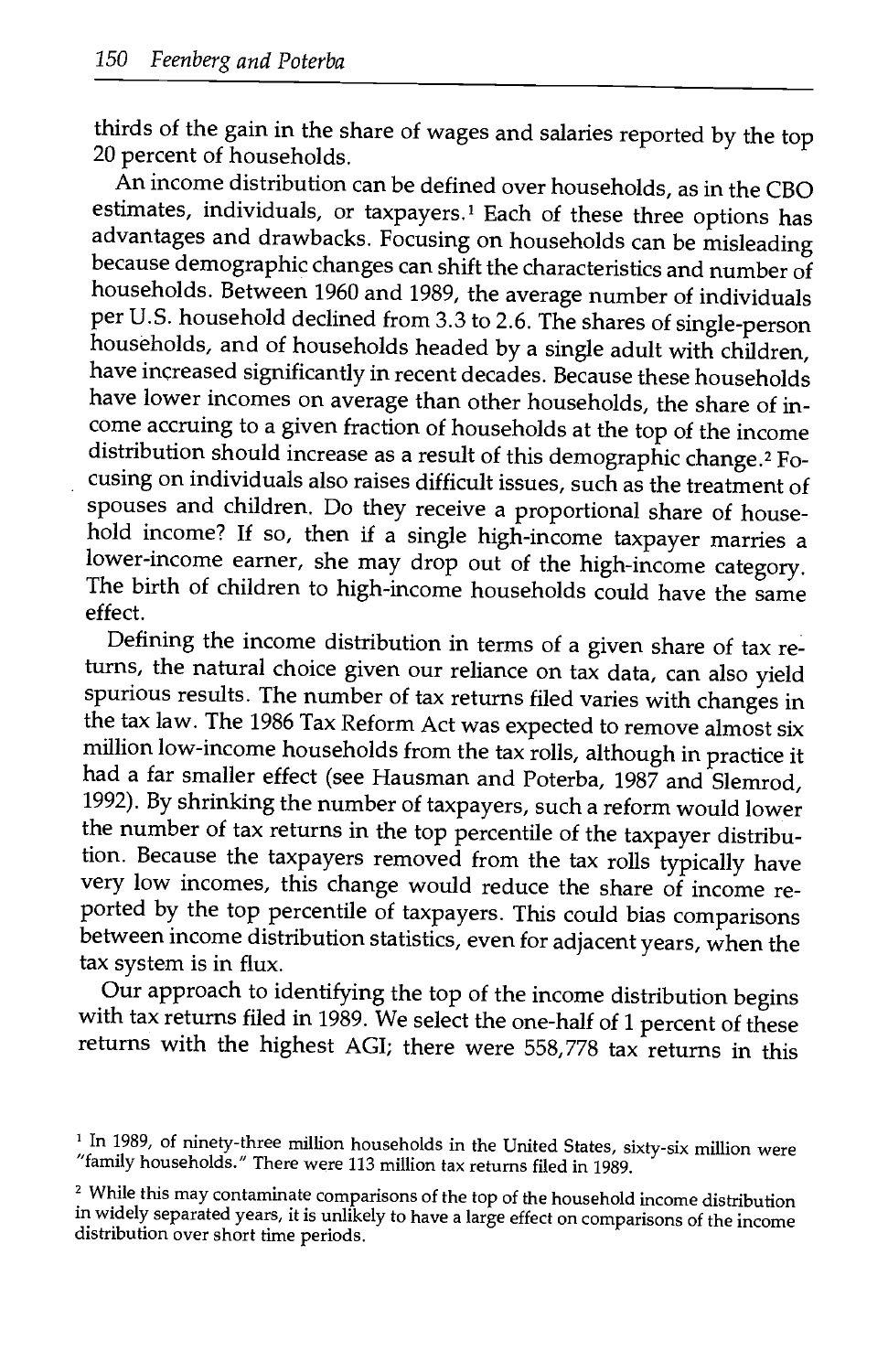group.<sup>3</sup> We define this number of returns as  $N_{1989}$  and then compute an analogous number of returns in other years by multiplying  $N_{1989}$  by the ratio of the adult population in each year to that in 1989. Our procedure, which follows McCubbin and Scheuren (1988), indexes the number of high-income tax returns to the aggregate population, rather than the number of tax returns filed or the number of households. We define the top  $N_t$  taxpayers in each year as "Top AGI Recipients" (TARs). They represent roughly half as many households as the CBO's top 1 percent of the income distribution.4

# A. Estimating Income Shares Using the Treasury Tax Model

In each year since 1968, the U.S. Treasury has released a data file containing an anonymous sample of individual tax returns, the Treasury Tax Model data base, which can be used to estimate the total income of highincome taxpayers. This data file over-samples high-income tax returns, providing reasonably accurate information on this group's income.

Table 2 shows the number of tax returns at different income levels in the 1989 Tax Model and indicates the sampling weights associated with returns in each group. There are nearly 12,000 returns with incomes of more than \$1,000,000 in the data base. The probability that a tax filer with taxable income in this range would be included in the data file is approximately one in five. There are a similar number of tax returns with taxable incomes between \$50,000 and \$100,000, but each return filed in this income group has less than a 1 in 1,000 chance of being included on the data file. The Treasury Tax Model data bases for each year since 1979 are part of the NBER TAXSIM program, and we use these data files to tabulate the distribution of both AGI and various AGI components for these years.<sup>5</sup>

Our reported income share for high-income households would not change if a top in come taxpayer married someone with no income, although it would increase if a highincome taxpayer married another income recipient. It is also possible that marriages or divorces between individuals with high, but not very high, incomes could affect the income reported by the TAR group.

<sup>&</sup>quot;Although our data set on federal tax returns does not include information on the state in which the tax filer resides, we can compare the number of federal income tax returns above various threshold income levels with state revenue statistics. They show some, but not extreme, concentration of tax returns. In 1989, for example, New York residents filed 3.7 percent of all federal income tax returns, but 12.9 percent of all returns with AGI in excess of \$1 million.

<sup>&</sup>lt;sup>5</sup> We compute the changing shares of AGI reported in each year, despite the fact that the definition of AGI changes when, for example, the capital gains exclusion is eliminated. This is partly for comparison with the widely cited results from the CBO. Our results also focus on several components of AGI with constant definitions through time.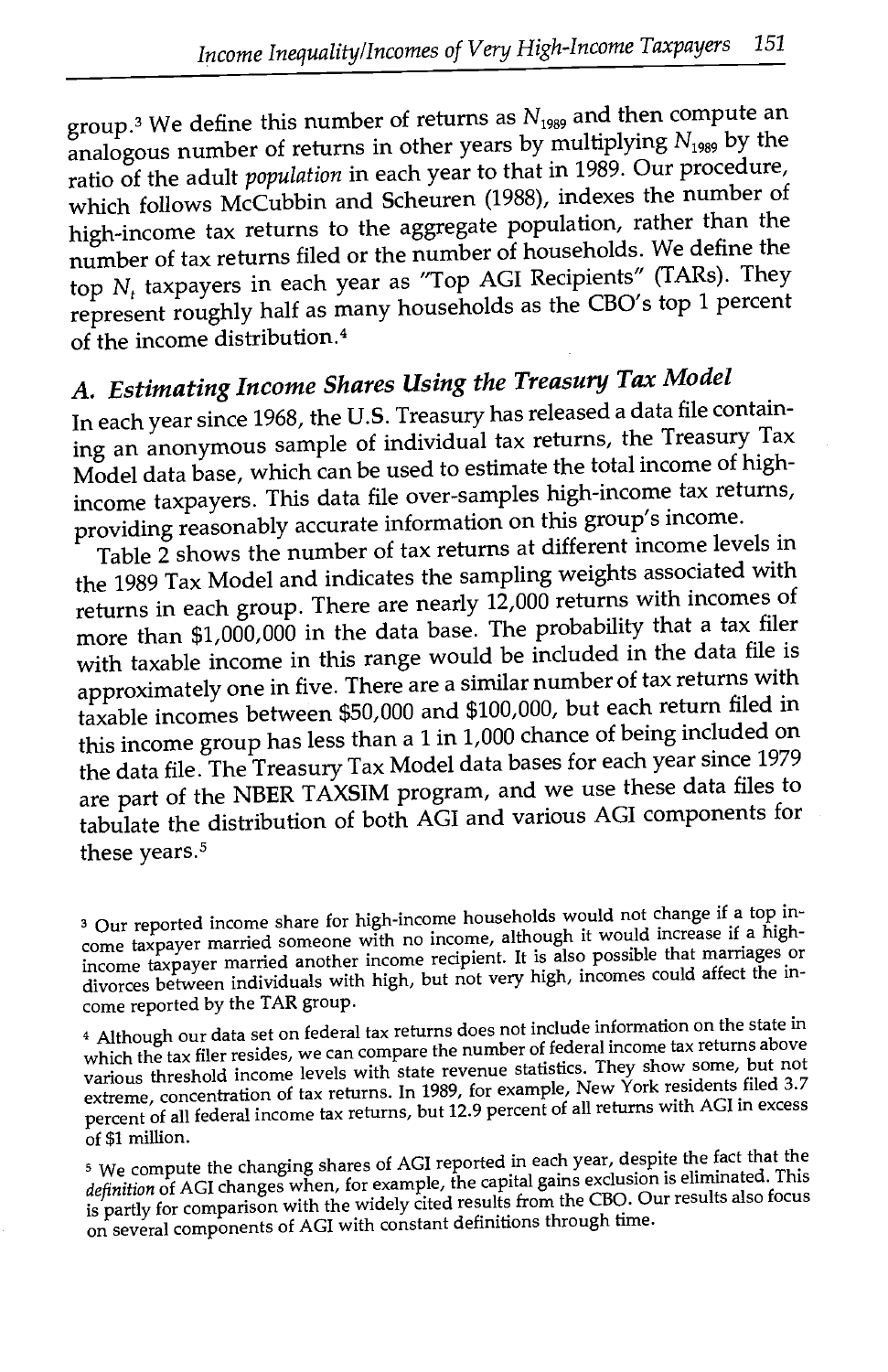| Income class | Number of returns | Average sample weight |
|--------------|-------------------|-----------------------|
| $50K$        | 53,680            | 1,794                 |
| $50 - 100K$  | 11,947            | 1,087                 |
| $100 - 200K$ | 4,561             | 455                   |
| $200 - 500K$ | 6,705             | 91                    |
| 500-1,000K   | 7,700             | 15                    |
| >1,000K      | 11,996            | 5                     |

TABLE 2. Tax Returns Included in the Treasury Tax Model Data Base.

Source: Authors' tabulations from 1989 Tax Model Data File.

## B. "Interpolating" Incomes for High-Income Taxpayers

For years prior to 1979, we rely on aggregate data published by the Treasury Department in Statistics of Income: Individual Income Tax Returns (SOT) to estimate the income of TARs.6 The SOT tables show the number of tax returns, and reported ACT, in various taxable income intervals. The reported ACT categories for high-income taxpayers have remained fixed in nominal terms for nearly three decades, with taxpayers divided

than one million dollars. Estimating the amount of AGI reported by a given share of taxpayers therefore requires interpolating the IRS data. To estimate the total income accruing to the top  $0.5$  percent of taxpayers, we eto distribution for high-income tax returns and use our estimated distribution to estimate the total income accruing to top AGI recipients (TARs). The Pareto is a two-parameter distribution that is widely used in modeling<br>the distributions of income and wages (see Johnson and Kotz, 1970).

We present the details of our interpolation procedure in an appendix<br>but illustrate our method in Figure 1. This figure shows our estimated<br>Pareto distribution for 1990, a year when our estimate of the income<br>threshold fo case, we can determine from the reported IRS data that the AGI thresh- old for the top 0.5 percent of taxpayers lies between \$200,000 and \$500,000. We use the reported information on the fraction of tax returns with ACT above \$200,000, and on the fraction with ACT above \$500,000, to estimate the parameters of a Pareto distribution. We then use this estimated distribution to estimate  $Y^*$ .

 $\degree$  To ensure comparability over time, in any of our tables or figures that show results for the 1951–1990 period, we also interpolate during the 1979–1990 period when we could make more precise estimates using the Tax M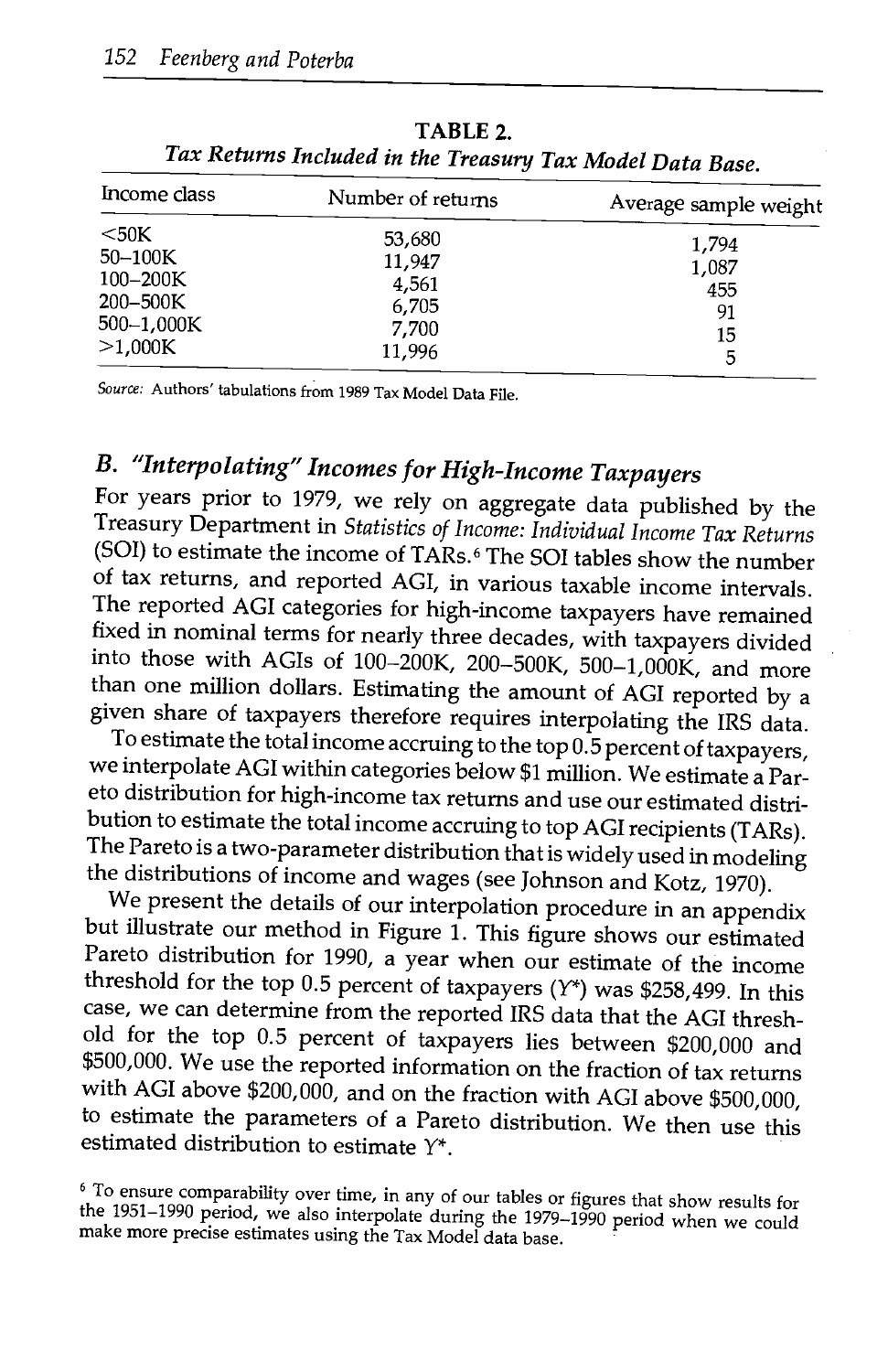

FIGURE 1. Sample Pareto Density Function: alpha =  $1.59$ ,  $k = 6,619$ (1990 parameters).

Table 3 describes the results of our interpolation procedure. The first and second columns present our estimates of the cutoff income level for the Top ACT Recipients. Figure 2 plots this income threshold, which increased only 10 percent in real terms between 1970 and 1985, but in the four years, 1985-1989, it increased by nearly 50 percent, or almost \$85,000 (\$1991). The late 1980s, therefore, appears to be the period of most rapid change in the reported income distribution at high incomes.

The third and fourth columns in Table 3 show the number and share of tax returns that are included in our high-income group. These columns show the net effect of indexing the number of TARs to the adult population, rather than to the number of tax returns filed.<sup>7</sup> In the years since 1986, the share of returns in the TAR group varies very little. Between 1986 and 1987, it declined by .02 percent. There is very little change in the share of tax returns in the TAR group between 1975 and 1986, although there is some evidence that the number of tax returns grew more slowly than population for the period 1955-1975. Our TAR

Indexing to the number of returns filed would make the last column of Table 3 equal to 0.005 in all years.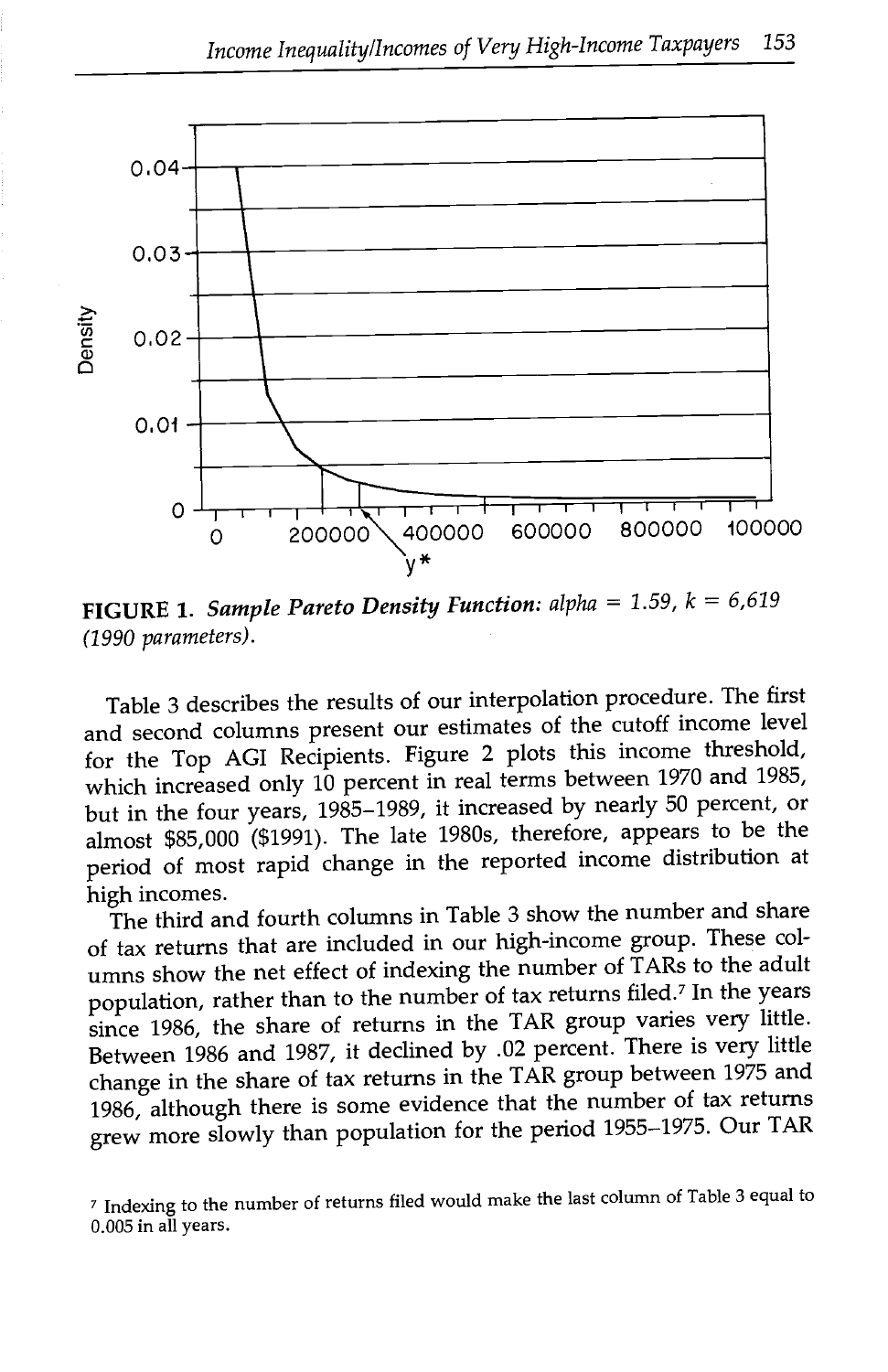

FIGURE 2. High-Income Threshold for TARs: 1951-1990.

| TABLE 3.                                               |
|--------------------------------------------------------|
| Income Thresholds for "Top AGI Recipients," 1955–1990. |

|      |                 | High-income threshold |               | Returns above threshold |  |  |
|------|-----------------|-----------------------|---------------|-------------------------|--|--|
| Year | Current dollars | 1991 Dollars          | Number (000s) | Percent of total        |  |  |
| 1955 | 28,466          | 144,801               | 334           | 0.0057                  |  |  |
| 1960 | 31,290          | 144,098               | 355           | 0.0058                  |  |  |
| 1965 | 39,836          | 172,197               | 384           | 0.0057                  |  |  |
| 1970 | 49,594          | 173,978               | 410           | 0.0055                  |  |  |
| 1975 | 61,721          | 156,204               | 441           | 0.0054                  |  |  |
| 1980 | 104,611         | 172,895               | 502           | 0.0054                  |  |  |
| 1981 | 111,670         | 167,274               | 510           | 0.0054                  |  |  |
| 1982 | 117,797         | 166,258               | 517           | 0.0054                  |  |  |
| 1983 | 125,448         | 171,546               | 523           | 0.0054                  |  |  |
| 1984 | 137,723         | 180.566               | 529           | 0.0053                  |  |  |
| 1985 | 150.996         | 191,189               | 535           | 0.0053                  |  |  |
| 1986 | 171,195         | 212,727               | 541           | 0.0053                  |  |  |
| 1987 | 199,436         | 239,059               | 548           | 0.0051                  |  |  |
| 1988 | 238,652         | 274,762               | 554           | 0.0051                  |  |  |
| 1989 | 251,338         | 276,066               | 558           | 0.0050                  |  |  |
| 1990 | 258,499         | 269,376               | 564           | 0.0050                  |  |  |

Source: Authors' calculations using data from annual publications of Statistics of Income: Individual Tax Bettirms. Data in column three are in thousands of returns. The definition of the "high income threshold" is the income level that excludes only the 0.005\* (Adult Population,)/(Adult Population<sub>1990</sub>) highest-<br>income tax r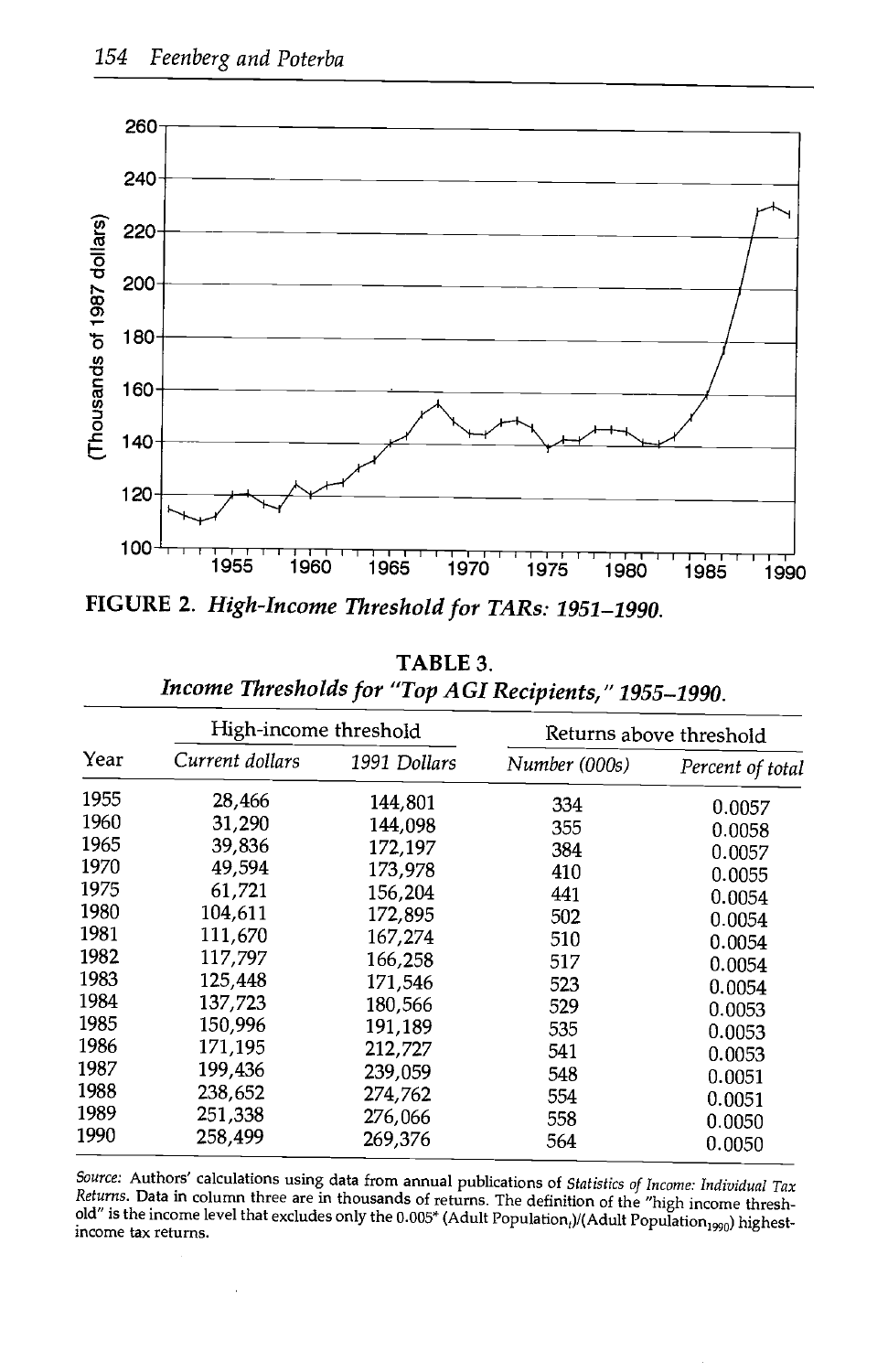group includes a larger share of tax returns in 1960 (0.58 percent) than in 1970 (0.55 percent), 1980 (0.54 percent), or 1990 (0.50 percent). This should tend to *increase* the share of reported income accruing to the TAR group in the early years of our data period, and yield a downward bias in our estimate of the trend in the TAR income share over time.

## II. TAX CHANGES AND INCENTIVES FOR REPORTING TAXABLE INCOME

Tax policy parameters such as marginal tax rates can affect the amount of income reported on tax returns either by inducing real changes in individual behavior, such as changes in the number of hours that individuals work, or by inducing changes in the reporting of a given income stream. Because taxpayers can use a variety of tax avoidance techniques to defer or reclassify their income, the tax base is sensitive to decisions about how much income to report. This section provides a brief overview of the changing tax avoidance incentives facing highincome taxpayers.

#### A. Earned Income

The two most significant changes in the tax rates on earned income of high-income taxpayers took place in 1969 and 1986. The Tax Reform Act of 1969 capped the marginal tax rate on earned income at 50 percent, at a time when the top marginal tax rate on unearned income was 70 percent (77 percent including the Vietnam war surtax). The top marginal tax rate on earned income remained at 50 percent through 1986, although rates just below those of top income taxpayers were reduced by the Economic Recovery Tax Act of 1981 (ERTA). The Tax Reform Act of 1986 (TRA86) reduced the top marginal tax rate on earned as well as unearned income from 50 percent to 28 percent, further lowering the incentives to (legally) avoid taxes.

Declining marginal tax rates reduced the incentives to engage in a variety of tax avoidance practices. One simple avoidance strategy involves transforming earned income into fringe benefits, ranging from company cars and conference "vacations," to health and life insurance policies. There is a large literature, summarized in Woodbury and Hammermesh (1992), suggesting that the demand for fringe benefits is sensitive to the marginal tax rate on earned income. A related strategy involves deferring earned income, and the associated taxes, to later years. Over long hori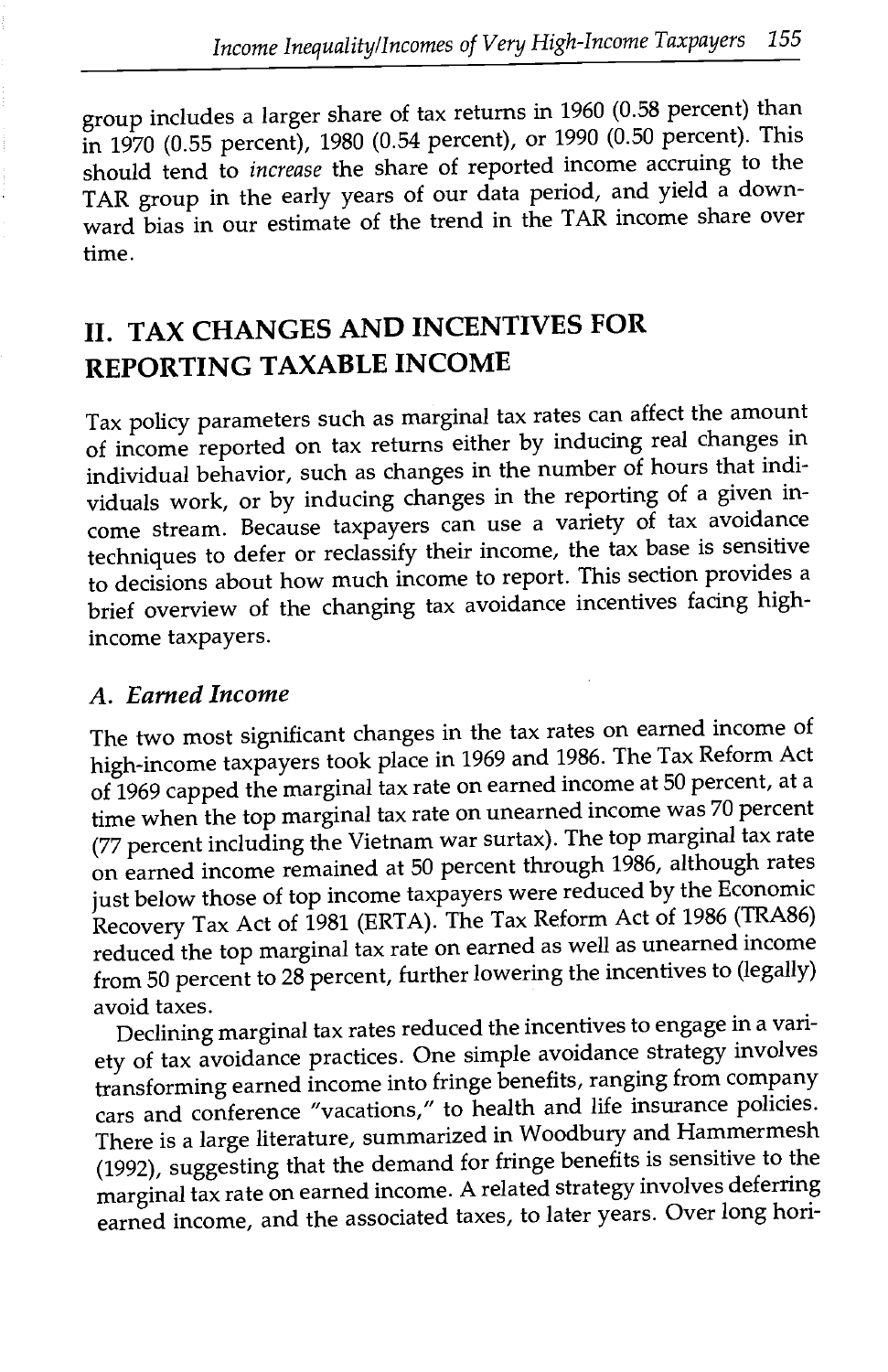zons, income could be deferred with retirement plans or deferred compensation arrangements. $8$  Some taxpayers may also have used income-retiming strategies over

shorter tax-planning horizons, moving wages and salaries income from 1986 to 1987 or 1988, and capital gain realizations from later years to 1986. Taxpayers with some control over the timing of when clients are billed for their services, and those who receive large bonuses or other-<br>wise lumpy earned income, faced strong incentives in 1986 to find ways to avoid recognizing income until lower tax rates became effective in later years. Deferring income by fourteen months, from December 1986 to January 1988, could raise a taxpayer's after-tax income by 44<br>percent (from \$0.50 on the dollar to \$0.72). This provided powerful<br>incentives to engage in a wide range of income-retiming activities,<br>which are unfort public data sources.9

A particularly significant dimension of TRA86 was its change in the incentives for using Subchapter C corporations to avoid recognizing personal income. Before 1986, a dollar reported as individual income faced a tax burden of \$0.50, while a dollar earned by a Subchapter C corporation faced a marginal tax rate of 46 percent, with somewhat lower rates on the first \$100,000 of income. Corporate income could bear<br>subsequent individual-level taxes if it was distributed as wages or divisubsequent individual there were strategies, for example, bequeathing stock in a closely held business, that could reduce such taxes.<br>After TRA86 was fully phased in, the top personal income tax rate was

below the corporate tax rate. A dollar of income reported directly on an individual income tax return faced a tax burden of 28 percent starting in 1988, compared with at least 34 percent if it was earned by a Subchapter C company. As Gordon and Mackie-Mason (1990) explain, these tax changes reduced the incentive to use corporations to shelter income, and they could have led to an increase in reported income for high-income taxpayers. Anecdotal evidence of the potential importance of this effect is provided by Scholes and Wolfson (1992), who note that there were 225,000 S-corporation elections in the last three weeks of 1986, compared with only 75,000 elections in the entirety of 1985.

<sup>&</sup>lt;sup>8</sup> In the first few years of a low-tax rate regime, such as 1987 and 1988, it is even possible that individuals who had previously deferred income by contributing to retirement plans would withdraw plan assets, also leading to an increase in reported income.

 $9$  Scholes, Wilson, and Wolfson (1992) document the importance of retiming of *corporate* income around this tax change, which reduced the statutory corporate tax rate from 46 percent to 34 percent.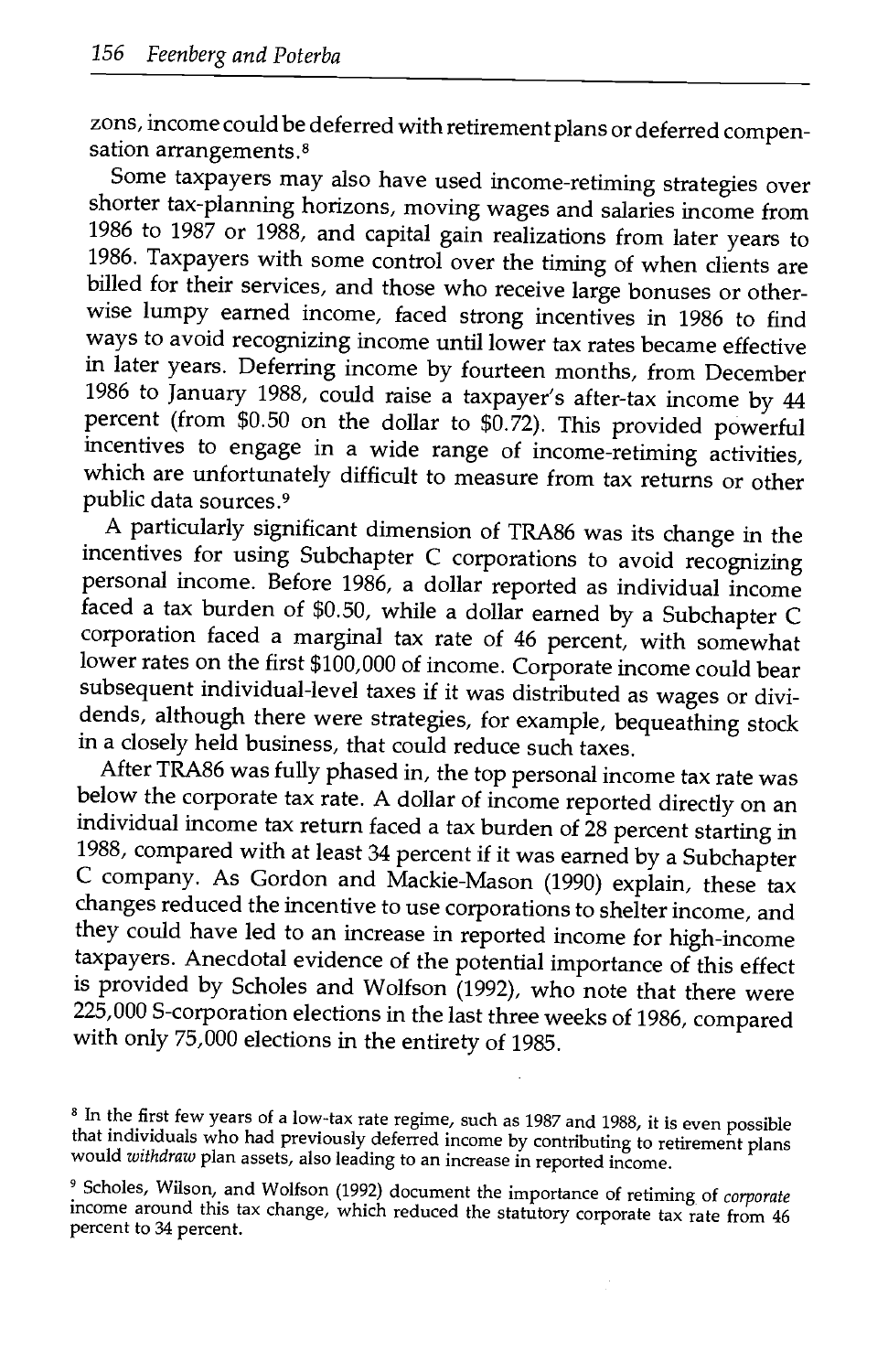#### B. Capital Income

The tax changes that were enacted in 1981 reduced the top tax rate on unearned income other than capital gains from 70 percent to 50 percent. TRA86 further reduced this top rate to 28 percent. The tax rules affecting capital gains are more complex. Between 1969 and 1978, 60 percent of long-term capital gains could be excluded from taxable income, implying a top marginal tax rate of 28 percent (70%\*.4). For some taxpayers, however, because the excluded portion of capital gains was considered a tax preference item for the minimum tax, the marginal rate on realized gains could exceed 40 percent (see Lindsey, 198Th). This situation was changed by the Tax Reform Act of 1978 (TRA78), which excluded capital gains from the set of minimum tax preference items, effective January 1, 1979. In addition, the 1978 reform lowered the share of long-term gains that was included in taxable income from 50 percent to 40 percent for gains realized after October 31, 1978. These changes reduced the maximum statutory tax rate on long-term capital gains to 28 percent beginning with the 1979 tax year. The preannounced reduction in top marginal rates at the highest incomes led to significant delay in the realizationof capital gains by TARs. The 1981 tax reform, ERTA, further reduced the marginal tax rate on gains for top income taxpayers, because the reduction in marginal tax rates to 50 percent coupled with the 60 percent exclusion generated a top capital gains tax rate of 20 percent.

The Tax Reform Act of 1986 raised the top marginal rate on capital gains from 20 percent to 28 percent, because it eliminated the partial exclusion of long-term gains from taxable income. Because the 1986 changes were legislated to take effect in 1987, there was a strong incentive for taxpayers with accrued but unrealized gains to realize these gains in 1986. This "retiming" of gains is a striking feature of the time series on gain realizations (see Auerbach, 1988).

This brief summary of the tax rates facing high-income households suggests that there have been important changes over time in the aftertax income gains associated with tax avoidance strategies.1° We now consider the detailed information on income reports by these households, to investigate whether there is evidence that such changes in taxpayer behavior took place.

<sup>10</sup> The discussion has focussed on legal tax avoidance strategies, although some taxpayers may resort to illegal strategies such as income underreporting. Poterba (1987) provides evidence on the potential sensitivity of evasion for capital gains, an important income source for high-income households, with respect to marginal tax rates.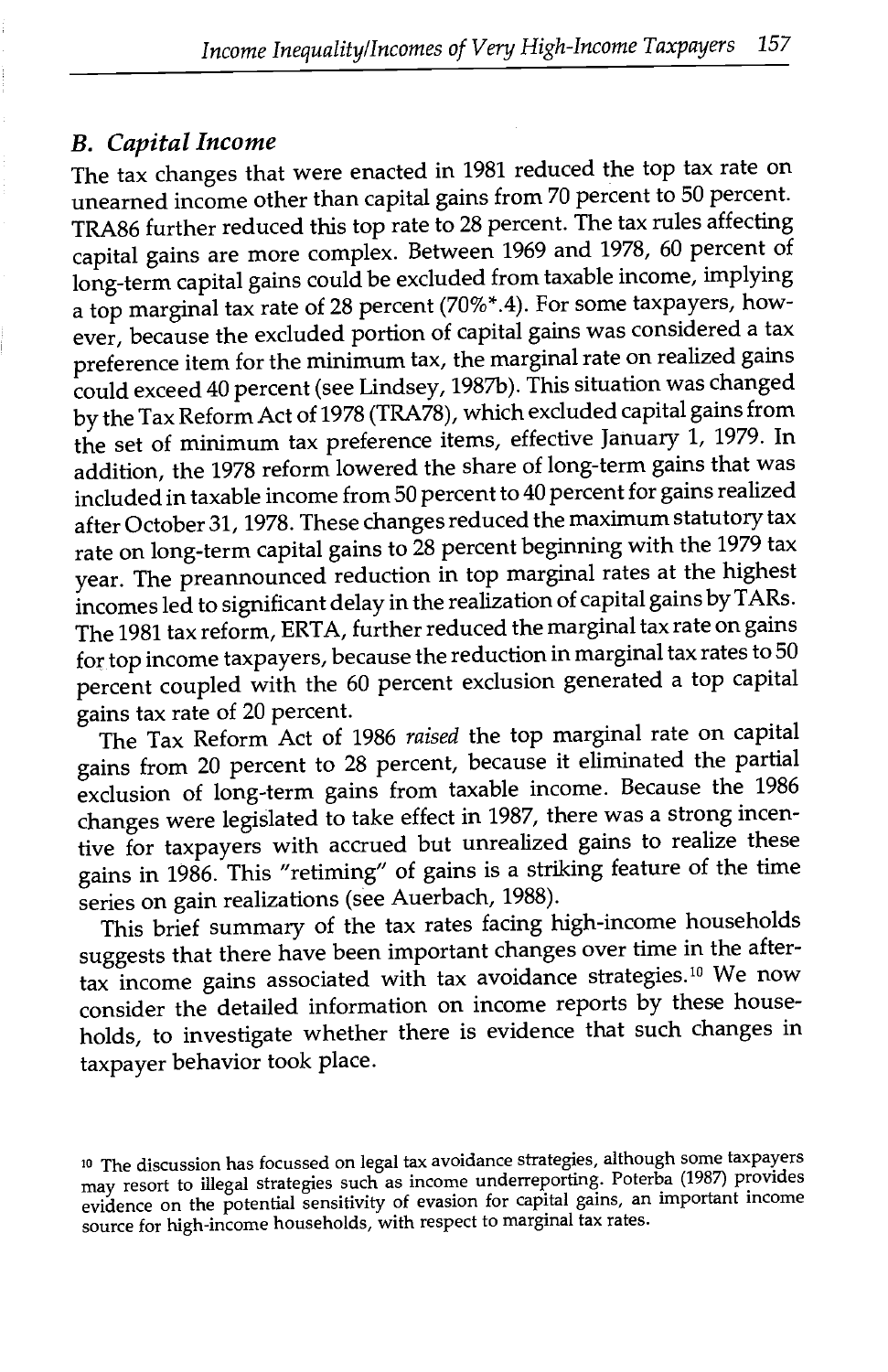#### III. THE SHARE OF INCOME RECEIVED BY TOP AGI RECIPIENTS

This section reports our basic findings on the changing concentration of reported income among high-income taxpayers. Figure 3 shows our estimate of the share of AGI accruing to TARs in each year between 1951 and 1990.<sup>11</sup> The AGI share of this group declined during the 1950s and 1960s, was roughly stable during the 1970s, and increased during the 1980s. The share of ACT reported by roughly the top one-half of 1 percent of taxpayers rose from 6 percent in 1981 to over 12 percent in 1988. The sharpest increase in ACT concentration occurred between 1985 and 1988, when the income share of this group rose from 8 percent to 12 percent. The TAR share of AGI also fell more than a full percentage point in 1989 and 1990, which could be consistent with an active role for short-term and one-time income retiming strategies in the years immediately following enactment of TRA86.

One possible explanation for the rising concentration of ACI among top income recipients is that capital gains realizations rose during the 1980s, and that they are a highly concentrated form of income. Figure 4 shows the share of AGI excluding capital gains reported by the top AGI recipients. The figure focuses on the period since 1979, and shows that while the nongain AGI share of this group rose by almost one percentage point between 1979 and 1986, it rose by more than three percentage points between 1986 and 1988. This figure suggests that capital gains are not the explanation for the broad trend in the concentration of AGI. It also demonstrates, however, that there was a rapid increase in reported noncapital gain income among TARs in the years immediately following TRA86. This is consistent with the view that these taxpayers reported more of their income in taxable form when marginal tax rates declined.

Although most of our analysis focuses on the top one-half of 1 percent of tax returns, we also examined reported ACT for several other subsets of the high-income population. The first two columns of Table 4 report the AGI share for the top one-tenth and one-quarter of 1 percent of tax returns. The middle column reports data for the top one-half of 1 percent of taxpayers, the TAR group that we focus on elsewhere. The two rightmost columns show the share of ACT reported by the top 1 and 2 percent

<sup>&</sup>lt;sup>11</sup> We have not made the various adjustments to AGI that the Congressional Budget Office uses in computing "economic income" of households. For households in our AGI class, the most important CBO modifications are exclusion of some losses on real property, arguably the result of tax shelter investments, and the inclusion of some corporate tax payments as a component of taxpayer income.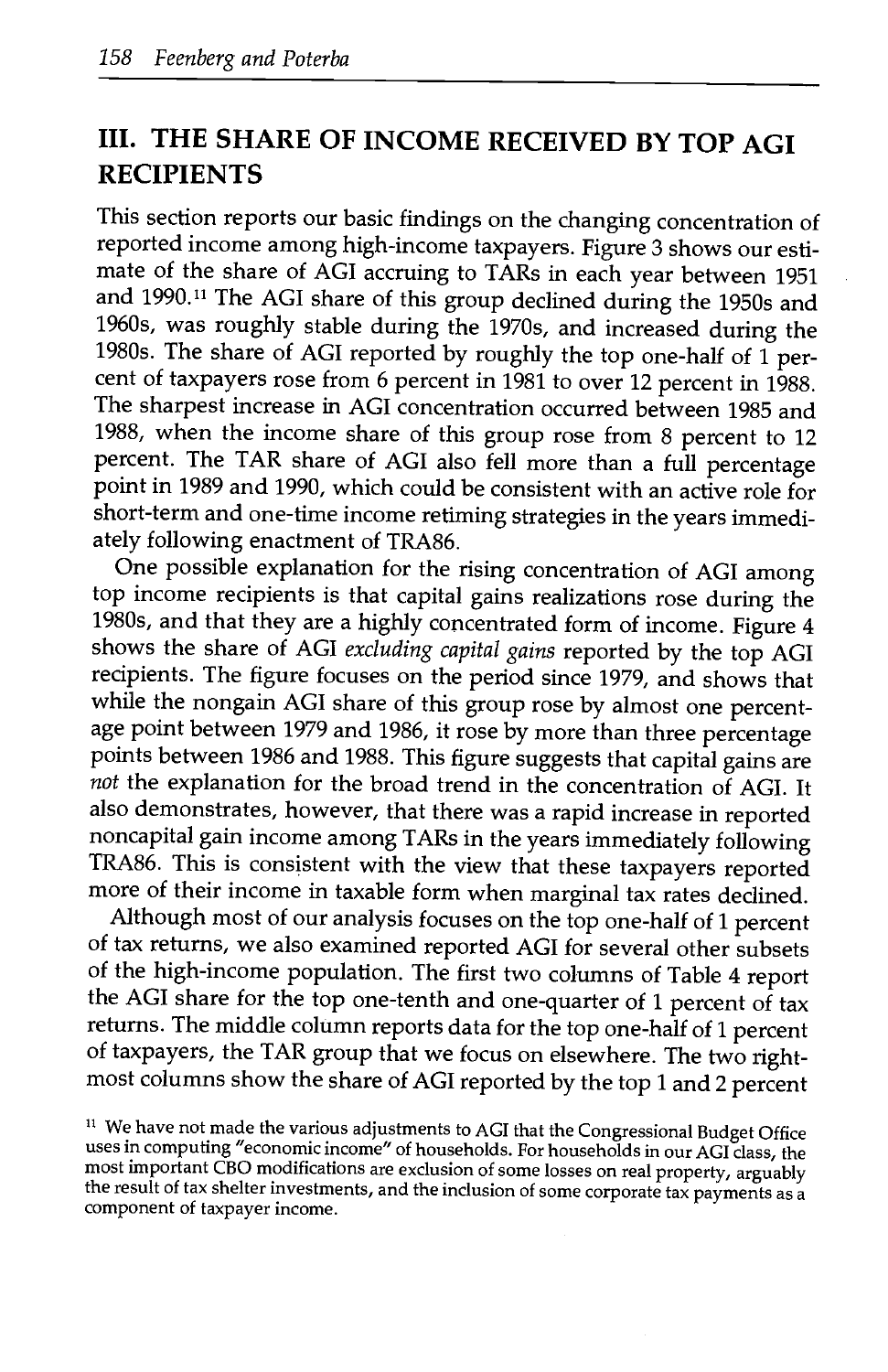

FIGURE 3. TAR Share of Total AGI: 1951-1990.



FIGURE 4. Share of Nongain Income to TARs: 1979-1989 franked by nongain income).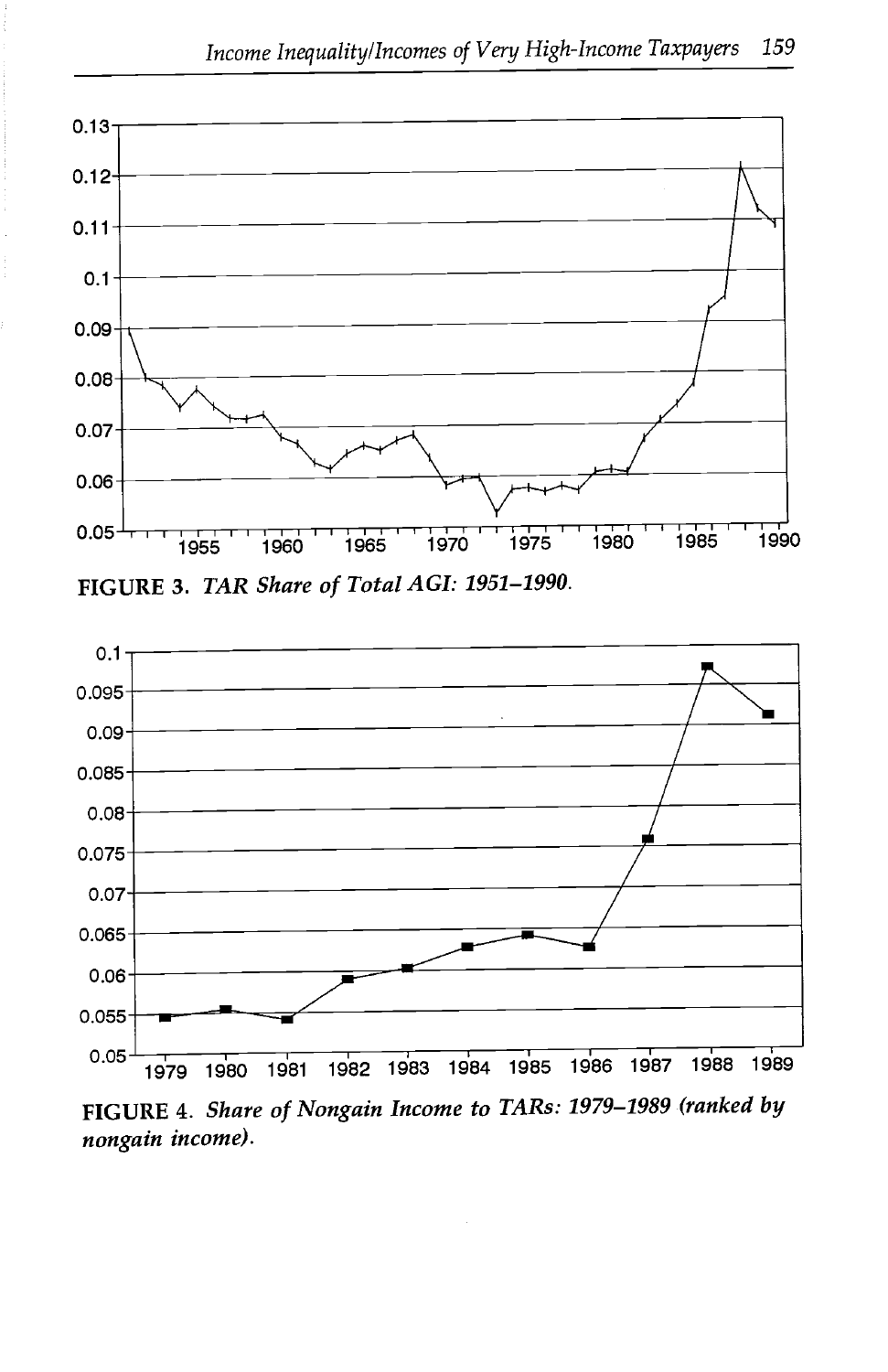|      |                                |                                                        | Fraction of the income distribution $(\%)$ |           |           |
|------|--------------------------------|--------------------------------------------------------|--------------------------------------------|-----------|-----------|
| Year | Top 0.001%                     | Тор 0.0025%                                            | Top 0.005%                                 | Тор 0.01% | Тор 0.02% |
|      | Panel A: Adjusted Gross Income |                                                        |                                            |           |           |
| 1979 | 2.61                           | 4.18                                                   | 6.05                                       | 8.81      | 12.90     |
| 1980 | 2.63                           | 4.24                                                   | 6.12                                       | 8.91      | 13.05     |
| 1981 | 2.63                           | 4.19                                                   | 6.03                                       | 8.76      | 12.85     |
| 1982 | 3.14                           | 4.81                                                   | 6.73                                       | 9.51      | 13.66     |
| 1983 | 3.38                           | 5.10                                                   | 7.04                                       | 9.84      | 13.99     |
| 1984 | 3.66                           | 5.41                                                   | 7.36                                       | 10.14     | 14.29     |
| 1985 | 3.83                           | 5.66                                                   | 7.66                                       | 10.49     | 14.64     |
| 1986 | 4.74                           | 6.71                                                   | 8.84                                       | 11.79     | 16.05     |
| 1987 | 4.90                           | 7.10                                                   | 9.44                                       | 12.64     | 17.12     |
| 1988 | 6.75                           | 9.38                                                   | 12.02                                      | 15.41     | 19.93     |
| 1989 | 5.96                           | 8.43                                                   | 11.00                                      | 14.37     | 18.94     |
|      |                                | Panel B: Adjusted Gross Income Excluding Capital Gains |                                            |           |           |
| 1979 | 2.19                           | 3.66                                                   | 5.45                                       | 8.14      | 12.15     |
| 1980 | 2.24                           | 3.74                                                   | 5.54                                       | 8.24      | 12.29     |
| 1981 | 2.20                           | 3.66                                                   | 5.40                                       | 8.04      | 12.05     |
| 1982 | 2.54                           | 4.08                                                   | 5.90                                       | 8.59      | 12.64     |
| 1983 | 2.66                           | 4.21                                                   | 6.02                                       | 8.68      | 12.73     |
| 1984 | 2.87                           | 4.46                                                   | 6.28                                       | 8.94      | 12.96     |
| 1985 | 2.95                           | 4.58                                                   | 6.42                                       | 9.09      | 13.10     |
| 1986 | 2.83                           | 4.43                                                   | 6.26                                       | 8.95      | 13.00     |
| 1987 | 3.65                           | 5.53                                                   | 7.60                                       | 10.52     | 14.75     |
| 1988 | 5.09                           | 7.37                                                   | 9.73                                       | 12.85     | 17.18     |
| 1989 | 4.62                           | 6.80                                                   | 9.12                                       | 12.27     | 16.66     |

TABLE 4. The Share of Income Accruing to Very High-Income Taxpayers, 1979-1989.

Source: Authors' tabulations using U.S Treasury Individual Tax Models for years 1979-1989.

of taxpayers for the years 1979-1989. These estimates are based on the Treasury Tax Model data bases.

Table 4 shows that even within the top 2 percent of the taxpayer distribution, the gains in reported AGI during the 1980s were highly concentrated. The share of AGI reported on the top 2 percent of tax returns rose by 6.04 percent between 1979 and 1989, but more than half of this increase, 3.35 percent, was reported on the top one tenth of 1 percent of tax returns (roughly 100,000 tax returns). More than twothirds of the increase in AGI for the top 2 percent was reported by the top one-quarter of 1 percent of taxpayers. These findings are consistent with Krugman's (1992) "fractal" hypothesis about the shape of the income distribution.

Figure 5 makes the same point with a slightly different approach. It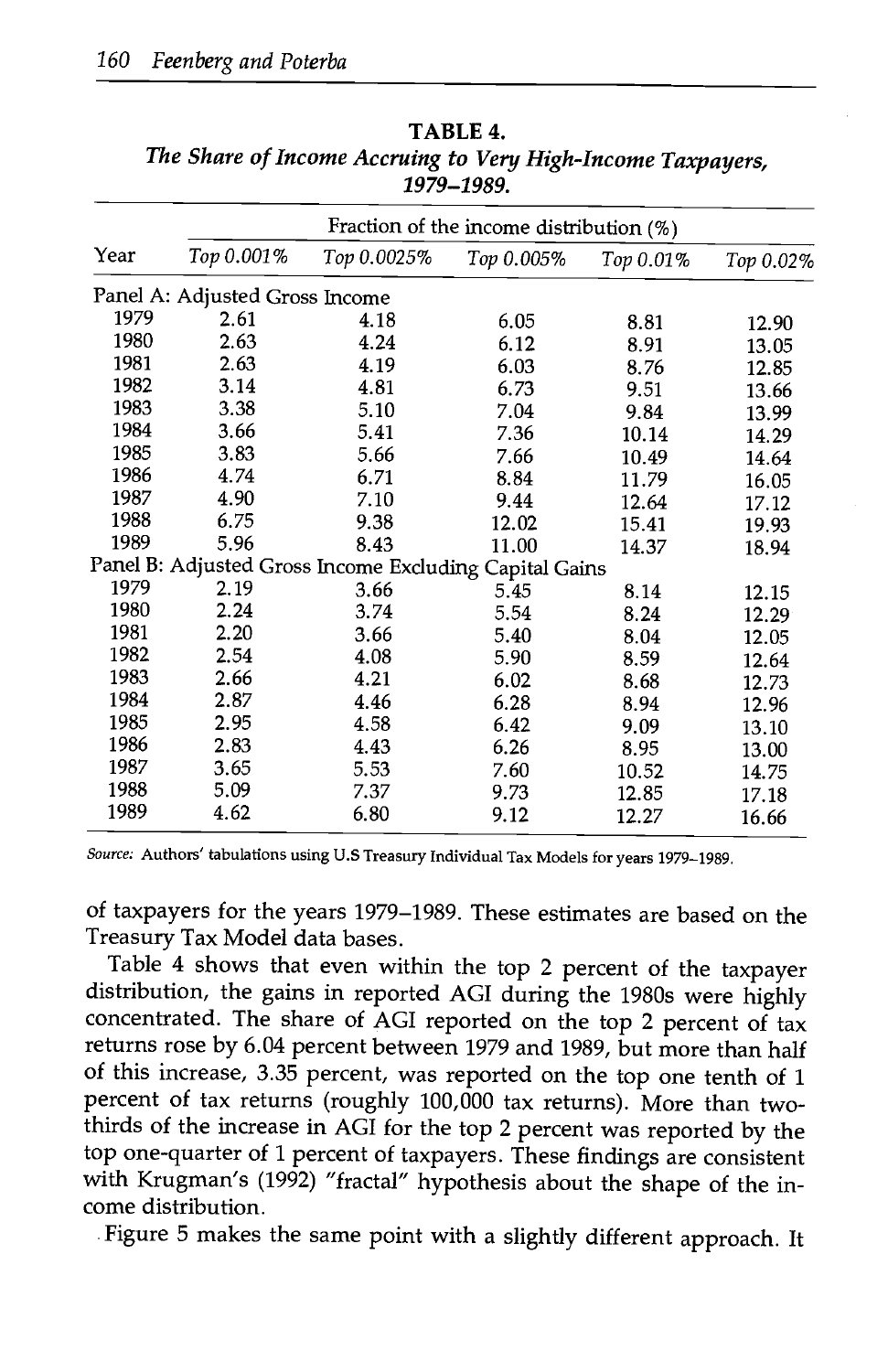

FIGURE 5. Distribution of AGI Within Top Percent: 1979-1989.

shows the share of AGI reported by five nonoverlapping groups: the top 0.2 percent, the next 0.2 percent, etc. The top line is the share of AGI reported by the top one-fifth of 1 percent of taxpayers. It shows a sharp increase between 1986 and 1988, and declines slightly in 1989. There has been a relatively small increase in the AGI shares for all groups below the top one-fifth of 1 percent of taxpayers.12 This casts doubt on the view that the factors responsible for the increase in reported incomes among high-income taxpayers, especially in the 1986-1988 period, are the same factors that were responsible for the widening of the wage distribution over a longer time period. Figure 5 also underscores the importance of the post-1986 period in contributing to the changes in reported income concentration during the 1980s.

The lower panel of Table 4 reports similar calculations for AGI excluding capital gains. The same pattern emerges, with more than half of the increase in nongain AGI for the top 2 percent of taxpayers accruing to the top 0.1 percent of taxpayers. Comparing the upper and lower panels of Table 4 provides interesting evidence, however, on the relative timing of the concentration of gain and nongain income. While the share of total AGI, including gains, reported by the top 0.1 percent of taxpayers

<sup>12</sup> Our tabulations focus on the distribution of income for taxpayers in each year, not the distribution of the same taxpayers over time. Thus, the taxpayers in the top AGI category in one year may be different from those in this category in the next year. Slemrod (1991) provides some evidence on the persistence of income for high-income taxpayers.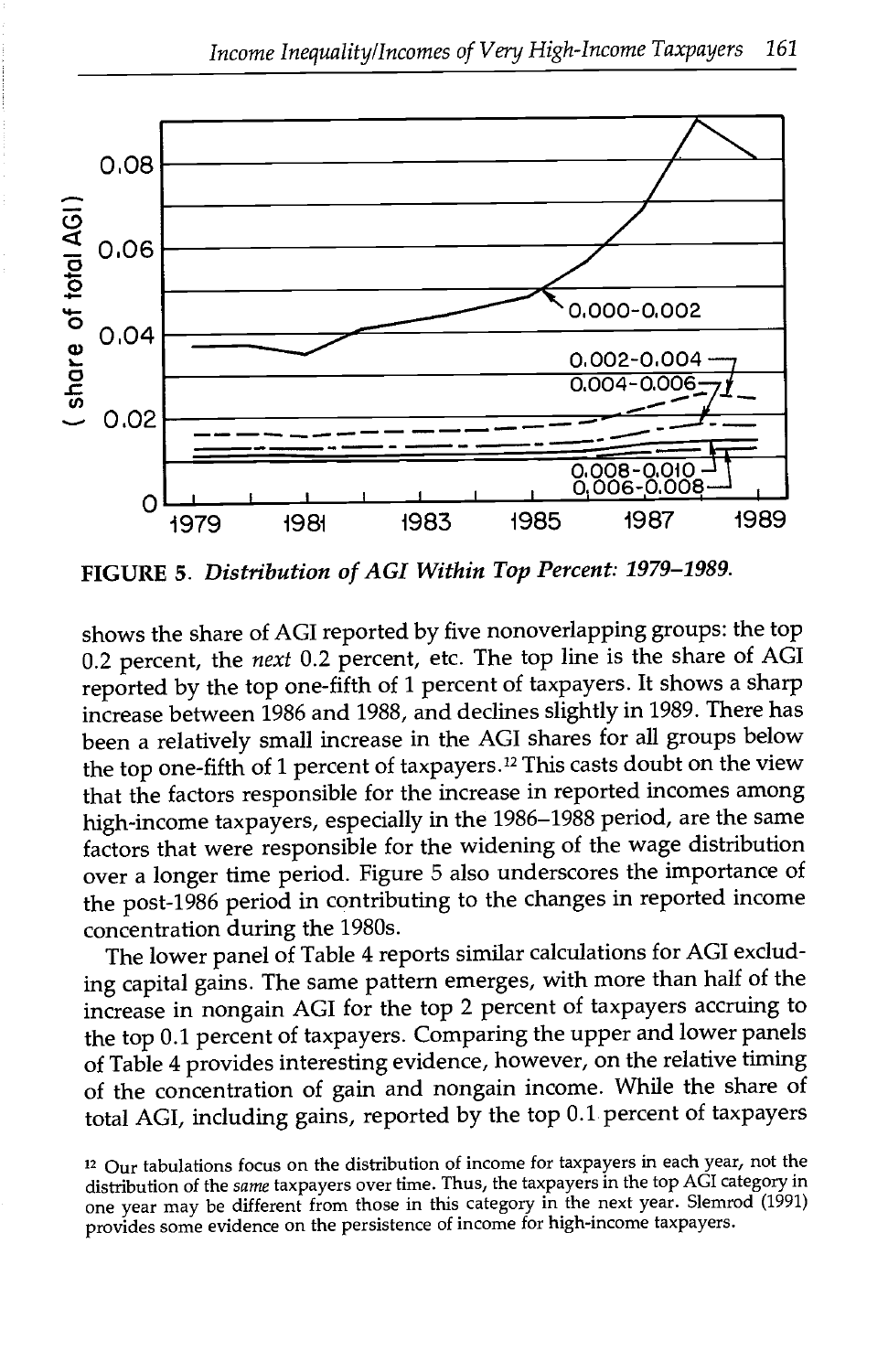

FIGURE 6. Wage Shares Within the Top Percentile: 1979-1989.

rose from 2.6 percent to 3.8 percent between 1979 and 1985, the share of nongain income increased less than one percentage point, from 2.2 percent to 2.95 percent. In the post-1986 period, however, the nongain income share for this group grew faster than its share of total AGI. Capital gain realizations, therefore, were a more important factor in the concentration of AGI in the early than in the late 1980s.

We can also perform a similar analysis for components of income. Figure 6 presents data on the share of wages and salaries accruing to taxpayers in the top 1 percent of the taxpayer distribution.<sup>13</sup> There is some growth in the share of wages for each of the high-income groups between 1979 and 1989, but a dramatic increase in the share of wages for the top 0.2 percent of taxpayers. Three-quarters of this increase occurs between 1986 and 1988, and the sharp break in the trend growth rate in 1986 is strongly suggestive of a link between TRA86 and this pattern of reported income.

Figure 7 presents similar data for a longer time period. This data series is based on aggregate IRS data, and shows the share of wages and salaries reported by top AGI Recipients. While the rapid increase in wage concentration after 1986 is unusual by historical standards, the trend toward rising concentration of wages and salaries began in the

<sup>&</sup>lt;sup>13</sup> We continue to sort taxpayers by total AGI in preparing this figure.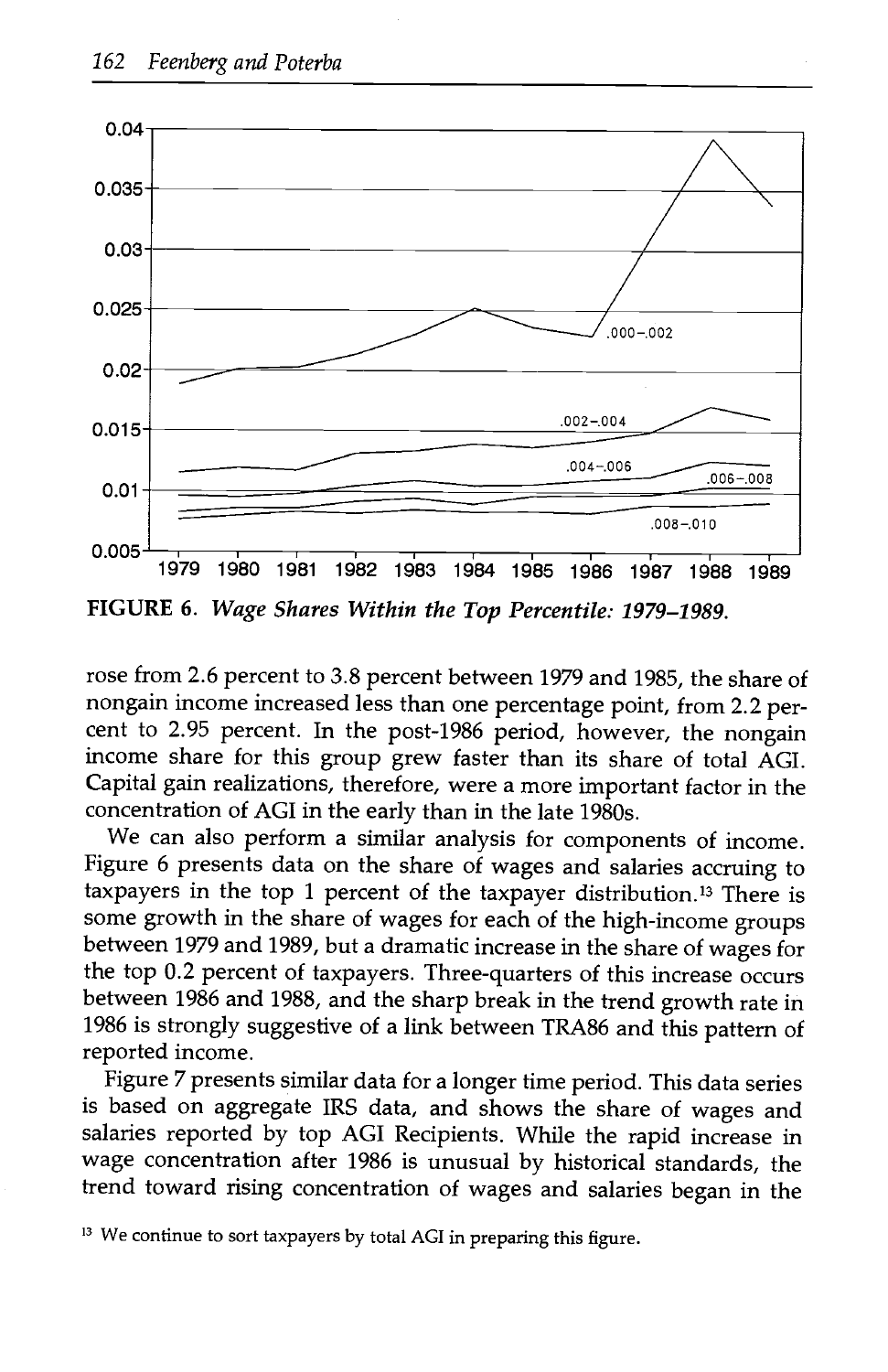

FIGURE 7. TAR Share of Total Wages: 1951-1990.

early 1970s. The wage share of the TARs rose by nearly 1.5 percentage points between 1970 and 1980, by another 0.5 percent between 1980 and 1985, and then by more than two percentage points in the two years after the Tax Reform Act of 1986. The beginning of the trend toward rising wage and salary concentration is roughly coincident with the Tax Reform Act of 1969, which reduced the top tax rate on earned income from 77 percent to 50 percent. We suspect that the large increase in reported TAR wages and salaries in the years after 1986 reflects, at least in part, a reporting response to lower marginal tax rates.14

Our findings suggest that whatever forces were behind the rising concentration of reported income in the high-income ranks during the 1980s, they were strongly concentrated within a small group of taxpayers, and strongly concentrated in the years after 1986. Without much more precise information on the financial and tax-planning activities of high-income taxpayers, it is impossible to determine how much of the increase in reported income was due to changes in tax avoidance behavior; how

<sup>4</sup> The difference between Slemrod's (1993) conclusion that there is no evidence for a highincome "Laffer curve," and our finding supporting a positive elasticity of reported taxable income with respect to tax rate reductions, can be traced to the data we analyze. Slemrod examines data on relatively few years between 1962 and 1988, and does not focus on the short-term changes that take place between tax years 1985 and 1988. His methodology is therefore designed to detect long-term trends, rather than high-frequency fluctuations such as those associated with income retiming.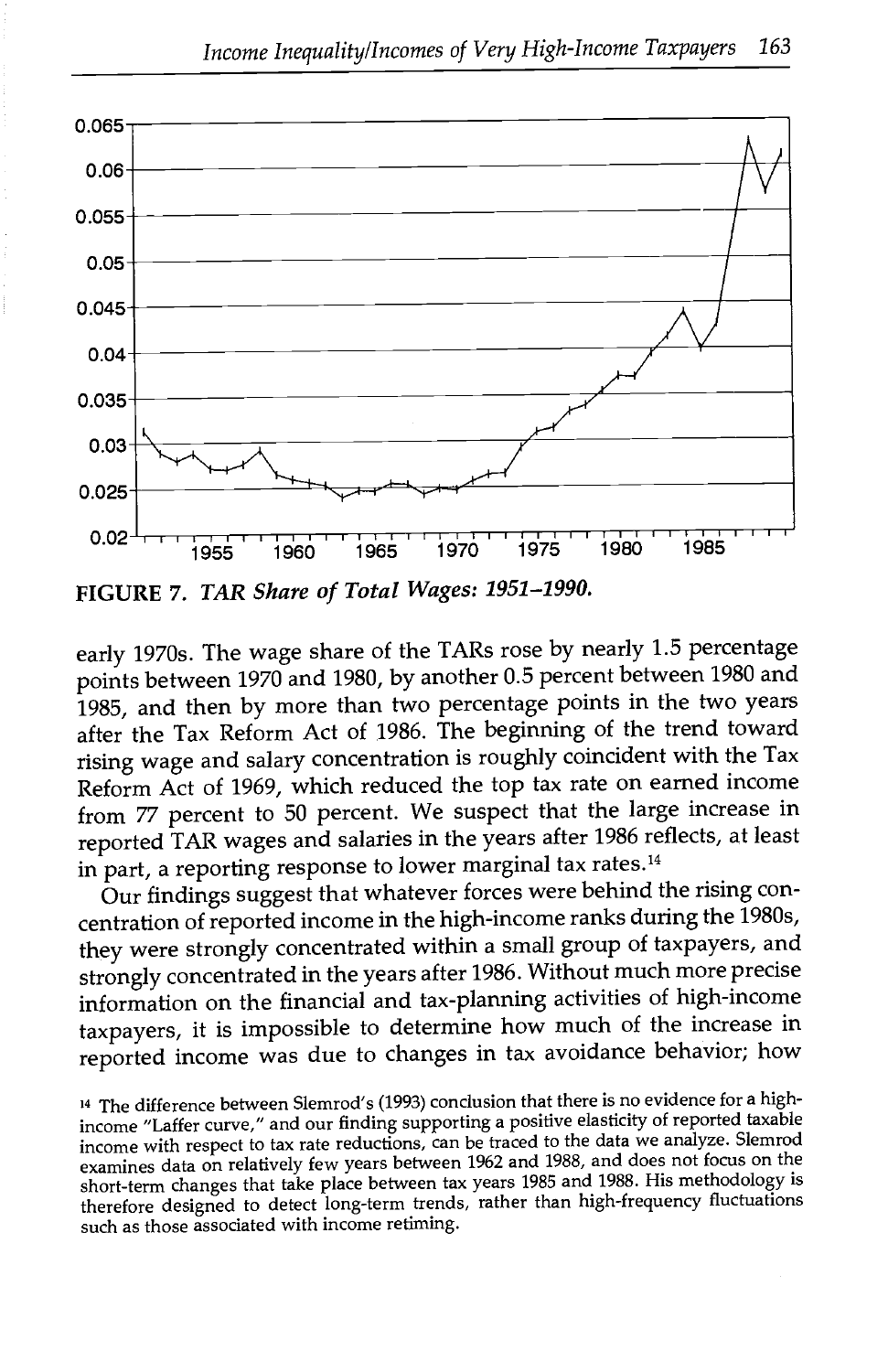

FIGURE 8. Wage Share of AGI Among the TAR: 1951-1990.

much was due to changes in real behavior such as labor supply; and how much was due to changing returns to the factors, labor and capital, that high-income taxpayers own. This is a central goal for future work.

#### IV. THE INCOME COMPOSITION OF HIGH-INCOME TAXPAYERS

The previous section considered the high-income taxpayers' share of total ACT, AGI excluding capital gains, and wages and salaries. This section explores the fraction of total income reported by top-income taxpayers that is from various income sources, and asks how this income mix has changed over time.

Figure 8 shows wage and salary income as a share of ACT for TARs over the 1951-1990 period. This share rose during the 1970s, from one-third to one-half of the ACT for this group. 15 During the 1980s, however, while the concentration of wage income increased, the wage share of income for the TARs actually declined. This is not just an artifact of rising capital gain

<sup>&</sup>lt;sup>15</sup> The U.S. House Ways and Means Committee (1991) reports data from the Congressional Budget Office on the top 1 percent of the income distribution for households. The increase in the share of wage income, from 34.2 percent in 1977 to 38.4 percent in 1988, is less pronounced in part because of the larger set of households included in the CBO's "top 1 percent" group.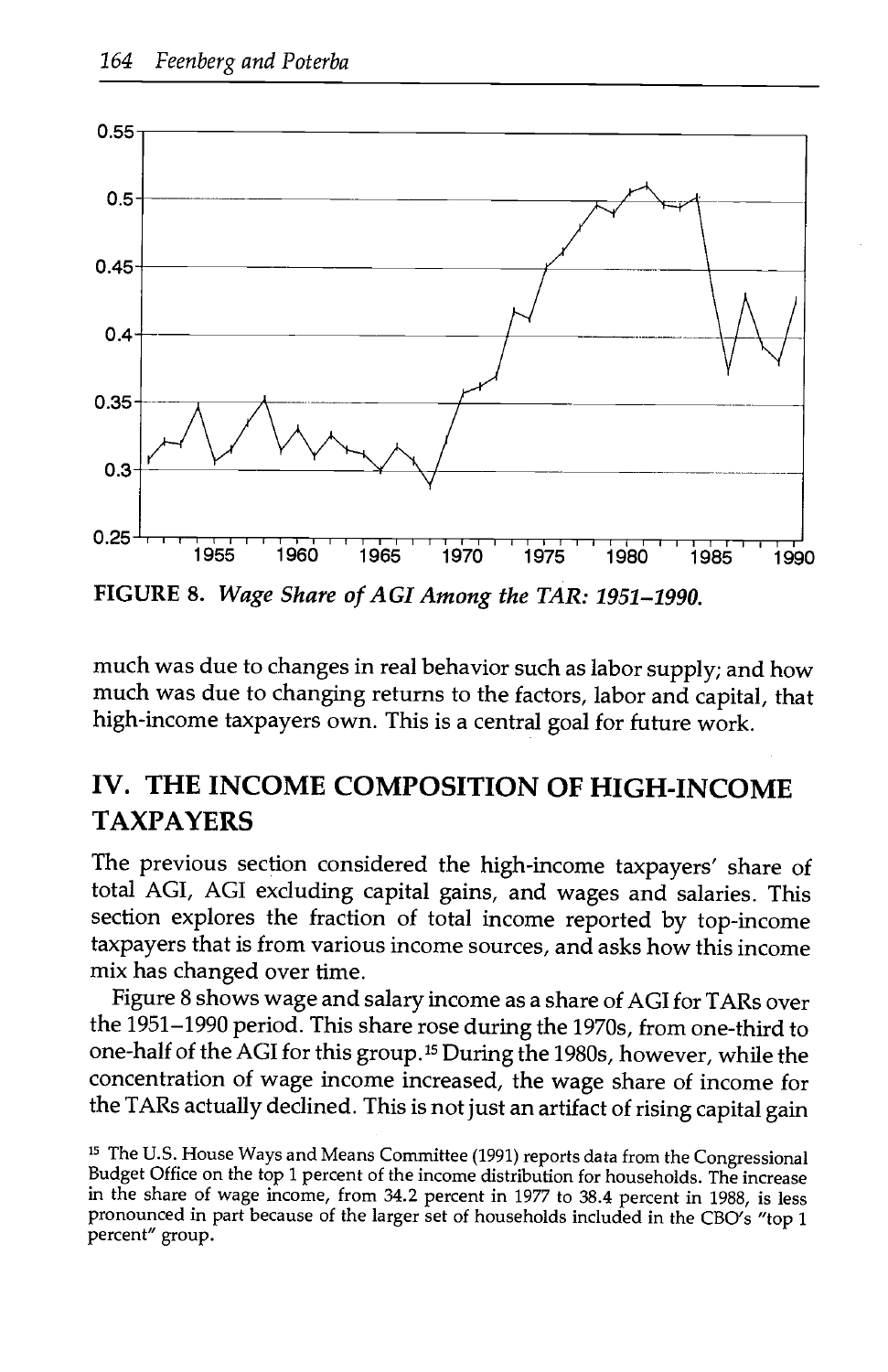

FIGURE 9. Share of Dividends in TAR Income: 1951-1990.

realizations; if the figure were redrawn with the share of wages in nongain AGI, it would look almost identical. Figure 8 also shows a very sharp decline, by over ten percentage points, between 1985 and 1987.

Figure 9 reports an analogous calculation for dividend income. The stylized view that high-income taxpayers derive most of their income from dividend payments has become increasingly inappropriate during the last three decades. TARs drew roughly one-quarter of their taxable income from dividends in the early 1950s, but only 6 percent of their ACT from this source in 1989.16 Figure 10 shows that the share of dividends received by high-income taxpayers has also fallen. In the late 1980s, the top 0.5 percent of taxpayers reported roughly one-quarter of the dividends on all tax returns, compared with nearly half of all dividends in the late 1950s. These calculations are based on taxable dividends, and therefore exclude dividends received on equity held in TRAs, 401(k)s, and other tax-sheltered forms. Tt is difficult to argue that the growth of such investment vehicles is large enough to explain the pattern in Figure 10.

The analogous time series for interest income, shown in Figure 11, displays a rather different pattern. The share of interest income received TARs declined between 1951 and the early 1960s, was stable at about 10 percent until 1986, and then rose by almost five percentage points be-

<sup>16</sup> One factor that may partly explain this trend, especially in the 1980s, is the rise of money market mutual fund shares, which may generate dividends for lower-income households.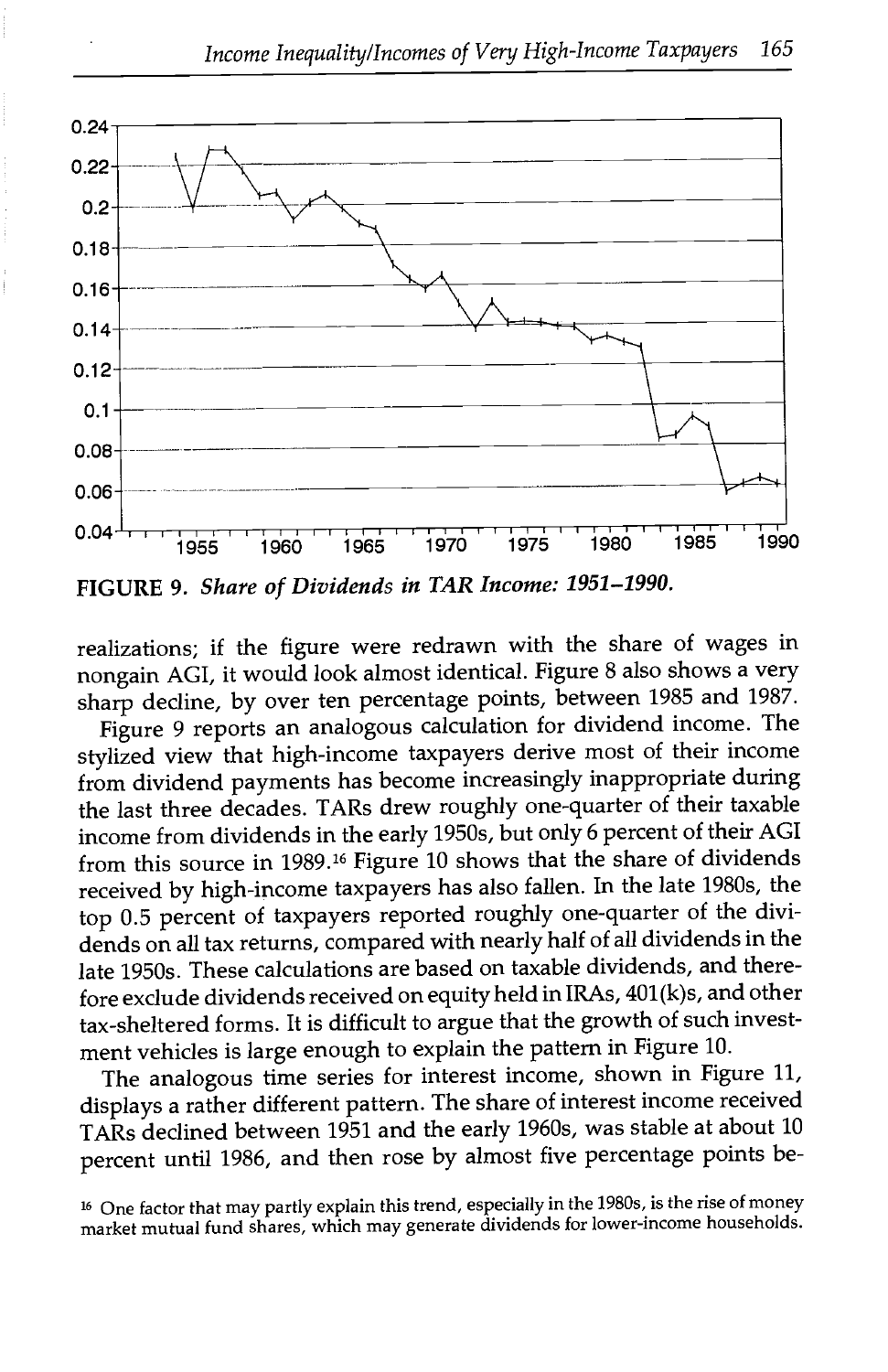

FIGURE 10. TAR Share of Total Dividend Income: 1954-1990.

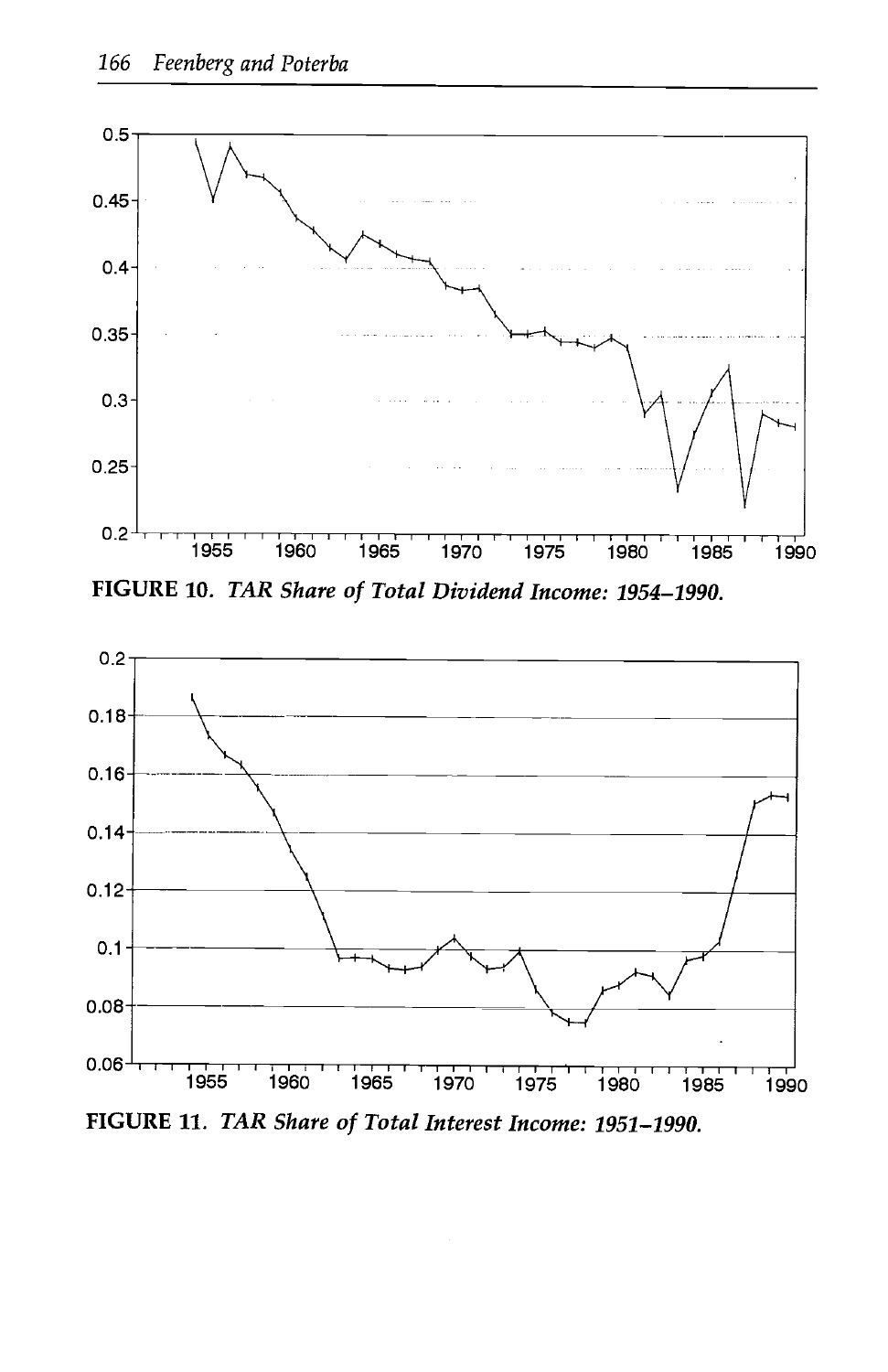tween 1986 and 1988. Because clientele models of asset ownership suggest that the relative tax rates of different investors play a key role in determining portfolio composition, the post-1986 changes may reflect the changing relative marginal tax rates of TARs and other investors. TRA86 reduced the tax penalty associated with holding interest-bearing securities at top-income brackets. This legislated tax reduction was reinforced by declining inflation rates in the late 1980s, which further reduced the effective tax burden on interest income received by highincome households.

The next source of income we consider is capital gains. Figure 12 shows that the share of all capital gains reported by top-income taxpayers was stable at approximately 45 percent throughout the 1950s and 1960s, but fell to only 20 percent in the late 1970s. This was a period when, as we noted previously, the marginal tax rate on capital gains received by high-income taxpayers could exceed 40 percent. The share of capital gains reported by these taxpayers rose during the 1980s, to just over 50 percent in the second half of the decade.

The sharp decline in the top AGI recipients' share of capital gains in 1978 reflects behavioral response to the preannounced reduction in capital gains tax rates that was enacted in TRA78. Because the minimum tax provisions that affected realizations in calendar year 1978, but not 1979, only affected very high-income households, only these households had



FIGURE 12. TAR Share of Net Capital Gains: 1951-1990.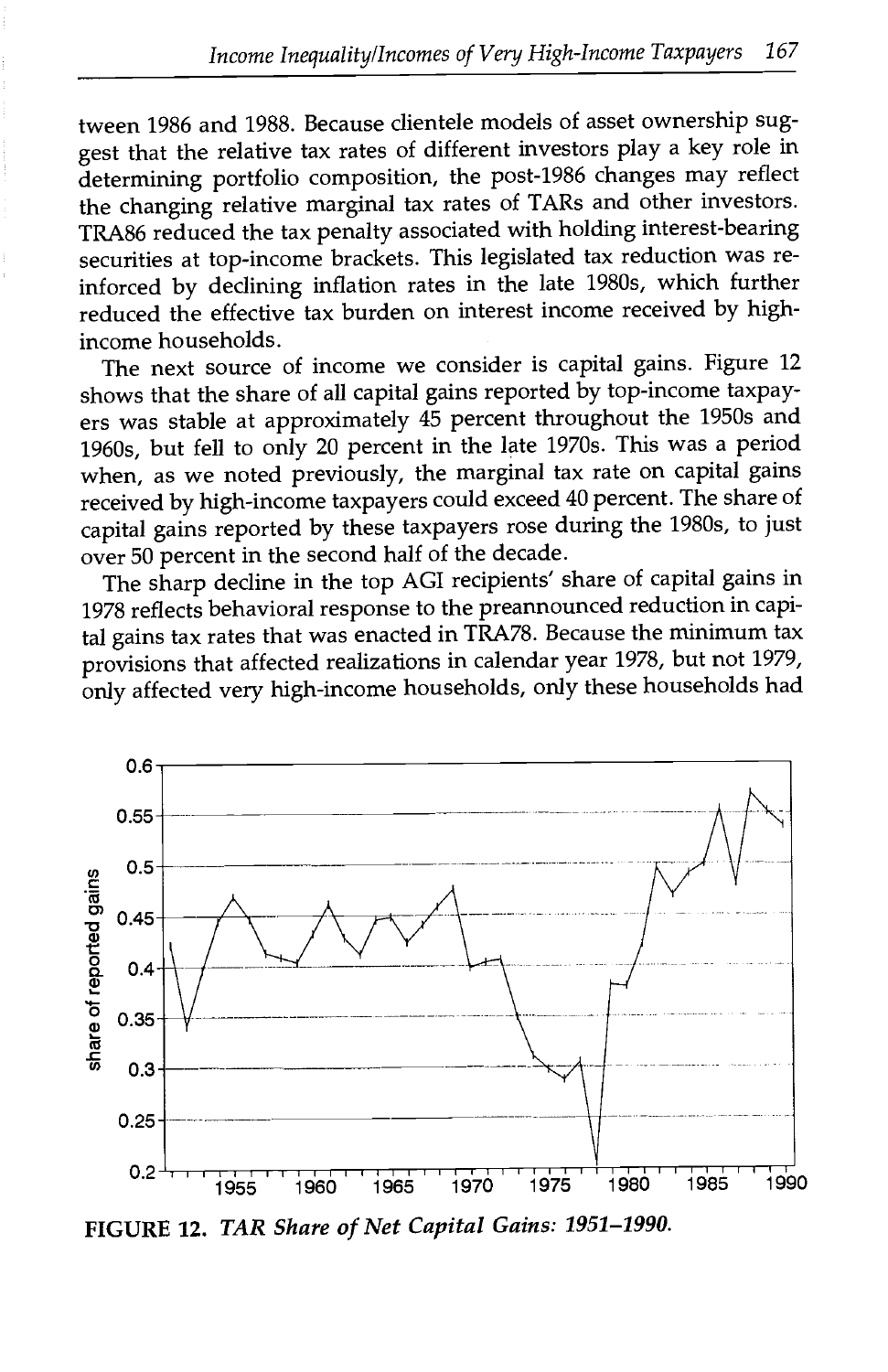an incentive to delay gain realizations from 1978 to 1979. Consequently, their share of reported gains fell sharply in 1978 and rebounded in 1979.

This example highlights a more general point about the interpretation of our data on TAR shares of various income sources. These shares are sensitive to relative tax incentives, and the relative opportunities to respond to these incentives, that face taxpayers at different places in the income distribution. In 1978, when only top-income households had an incentive to delay gains, their share of total gains changed dramatically. This should be contrasted with the relatively stable TAR share of gain realizations around the enactment of TRA86. In 1986, taxpayers throughout the income distribution had an incentive to realize gains to avoid prospective marginal rate increases. The total volume of realized gains rose sharply, but the share of these gains realized by high-income households was not very different from the share in other years.

We consider one further income category, income from Subchapter S corporations. Figure 13 shows that the share of profits from these companies reported by TARs rose during the 1980s, but the most rapid increase occurred between 1981 and 1984. Subchapter S profits are now highly concentrated at top income levels: taxpayers in the top 0.1 percent of the distribution reported more than half of all Subchapter S income in the



FIGURE 13. Distribution of Subchapter S Profits: 1979-1989.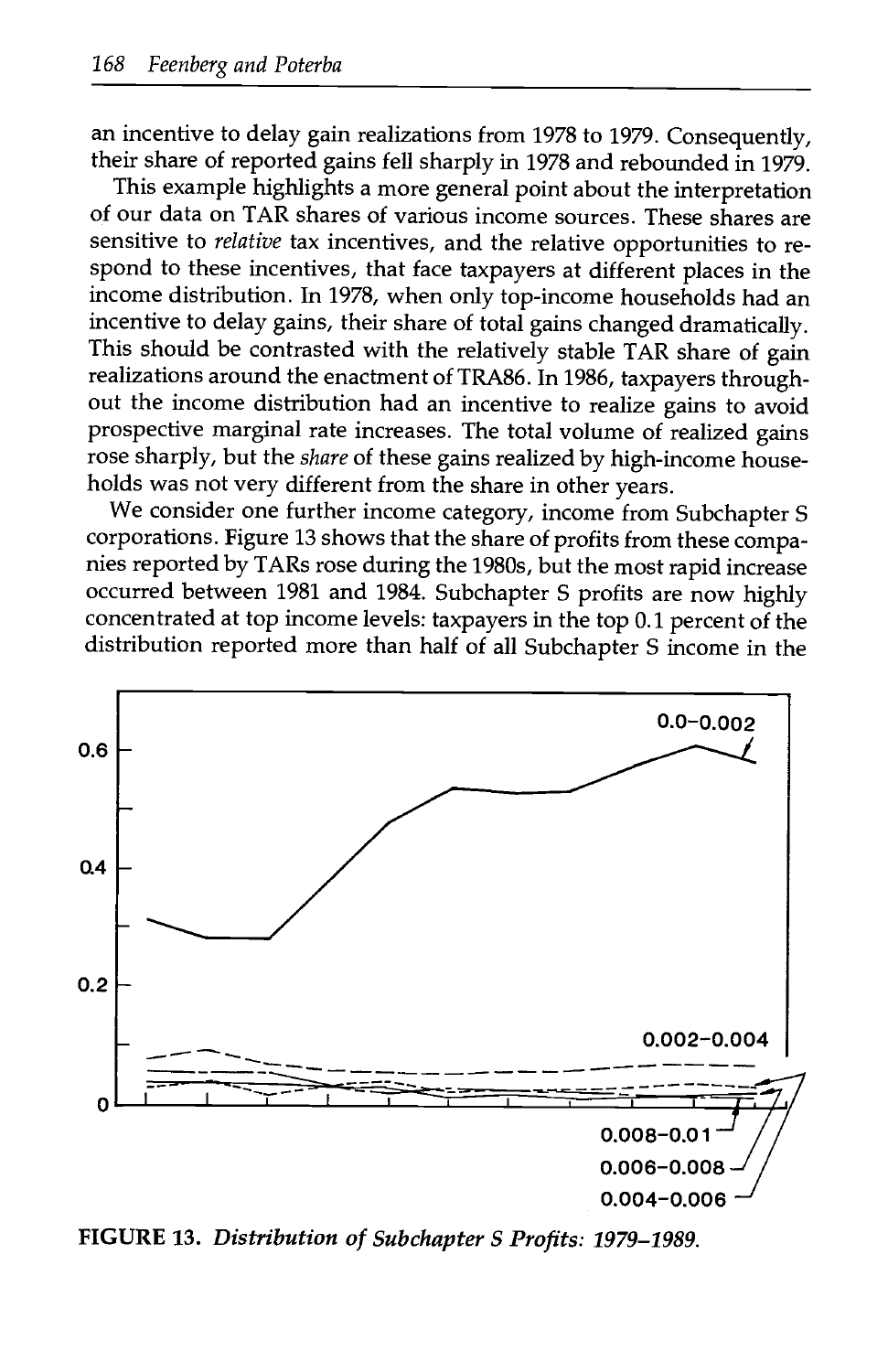1987-1989 period. The increase in the share of Subchapter S income was also very concentrated, with relatively little increase in the share of this income reported by taxpayers just below the top 0.1 percent.

Although the share of Subchapter S income reported by TARs did not rise appreciably in the years after TRA86, the total amount of such income did increase sharply (see Gordon and Mackie-Mason (1990)). Our tabulations of Subchapter S income reported in the Treasury Tax Model data files suggest this income category doubled between 1985 and 1988, and accounted for more than \$40 billion in 1988. Because TARs (the top 0.5 percent of taxpayers) receive approximately 70 percent of Subchapter S income, the 1985-1988 increase explains approximately \$14 billion of the reported income growth for this group.

## V. THE CHANGING MIX OF FACTOR INCOMES AND INCOME INEQUALITY

Some types of income are distributed less equally than others. The distribution of reported AGI may become more unequal if the inequality of some AGI components increases, or the relative importance of some particularly unequally distributed components increases.17 In this section we investigate whether the changing mix of income components during the 1980s can explain much of the increasing concentration of AGI that we observed in previous sections.

We investigate this question by constructing a counterfactual income distribution for each year of the 1980s. We maintained the 1979 distribution of each type of income across tax returns but allowed the level of each income type to vary from year to year as the aggregate Statistics of Income data suggest. 18

Table 5 presents the results of our calculations, which suggest that the shifting mix of factor incomes did contribute to an increase in the concentration of ACT during the 1980s. If the distribution of each income type had remained at its 1979 level, but the mix of income types had changed as it did, the share of ACT accruing to TARs would have increased from 6.05 percent in 1979 to 7.69 percent by 1988. This is substantially less than the actual increase, to 12.02 percent. Our predicted income share tracks the actual income share much better for the years before 1986 than

<sup>17</sup> Karoly (1993) shows how to formally decompose one measure of aggregate income inequality, the Gini coefficient, into a weighted sum of Gini coefficients for the various income components.

<sup>&</sup>lt;sup>18</sup> In cases where an income source can be negative, for example with Schedule C or E income, we varied and distributed positive and negative income separately.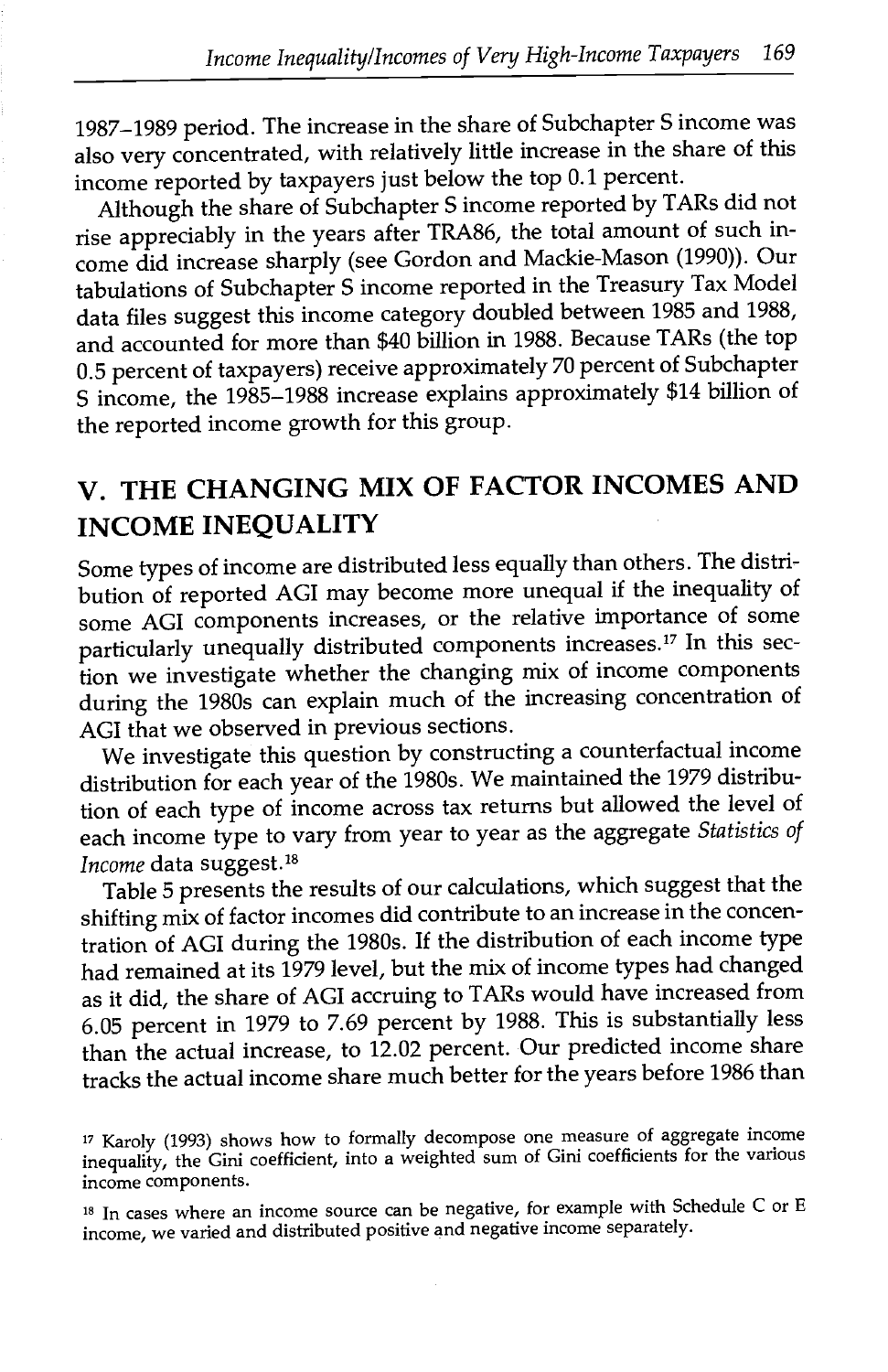|      | Adjusted<br>gross income $(\%)$ |          | AGI excluding<br>capital gains (%) |          |
|------|---------------------------------|----------|------------------------------------|----------|
| Year | Actual                          | Forecast | Actual                             | Forecast |
| 1979 | 6.05                            | 6.05     | 5.45                               | 5.45     |
| 1980 | 6.12                            | 5.84     | 5.54                               | 5.35     |
| 1981 | 6.03                            | 5.73     | 5.40                               | 5.26     |
| 1982 | 6.73                            | 5.72     | 5.90                               | 5.22     |
| 1983 | 7.04                            | 5.88     | 6.02                               | 5.23     |
| 1984 | 7.36                            | 5.95     | 6.28                               | 5.27     |
| 1985 | 7.66                            | 6.15     | 6.42                               | 5.41     |
| 1986 | 8.84                            | 6.97     | 6.26                               | 5.34     |
| 1987 | 9.44                            | 7.15     | 7.60                               | 5.57     |
| 1988 | 12.02                           | 7.69     | 9.73                               | 6.11     |
| 1989 | 11.00                           | 7.52     | 9.12                               | 6.00     |

TABLE 5. Actual Income Shares versus Forecast Shares Using 1979 Factor Distributions.

Source: Authors' calculations using annual data from U.S. Treasury Statistics of Income: Individual Tax Returns publications, as well as the U.S. Treasury Individual Tax Model for years 1979-1988. Cell contents indicate the share of aggregate income on tax returns going to top AGI recipients.

in the 1987-1988 period. We also present results for a similar exercise with AGI excluding capital gains, which yields similar results. These estimates suggest that the rising share of income reported by TARs during the last decade cannot simply be attributed to a shifting mix of income components, but rather reflects some shift in the underlying distribution of these components as well.

#### VI. CONCLUSIONS AND FURTHER RESEARCH

Our analysis of tax return data suggests that the rising share of AGI reported on high-income tax returns in the last decade is largely due to an increase in the share of AGI reported by only a few tenths of 1 percent of the taxpaying population. The changes through time in the reported incomes of taxpayers near the top of the income distribution, even those in the "lower half" of the top 1 percent of all taxpayers, are substantially different than the changes for the highest income taxpayers, especially in the years following the 1986 Tax Reform Act. This suggests that the rapid growth in reported incomes at very high-income levels may not be part of a general trend toward a widening income distribution, but rather may reflect other factors including a tax-induced change in the incentives that high-income households face for reporting taxable in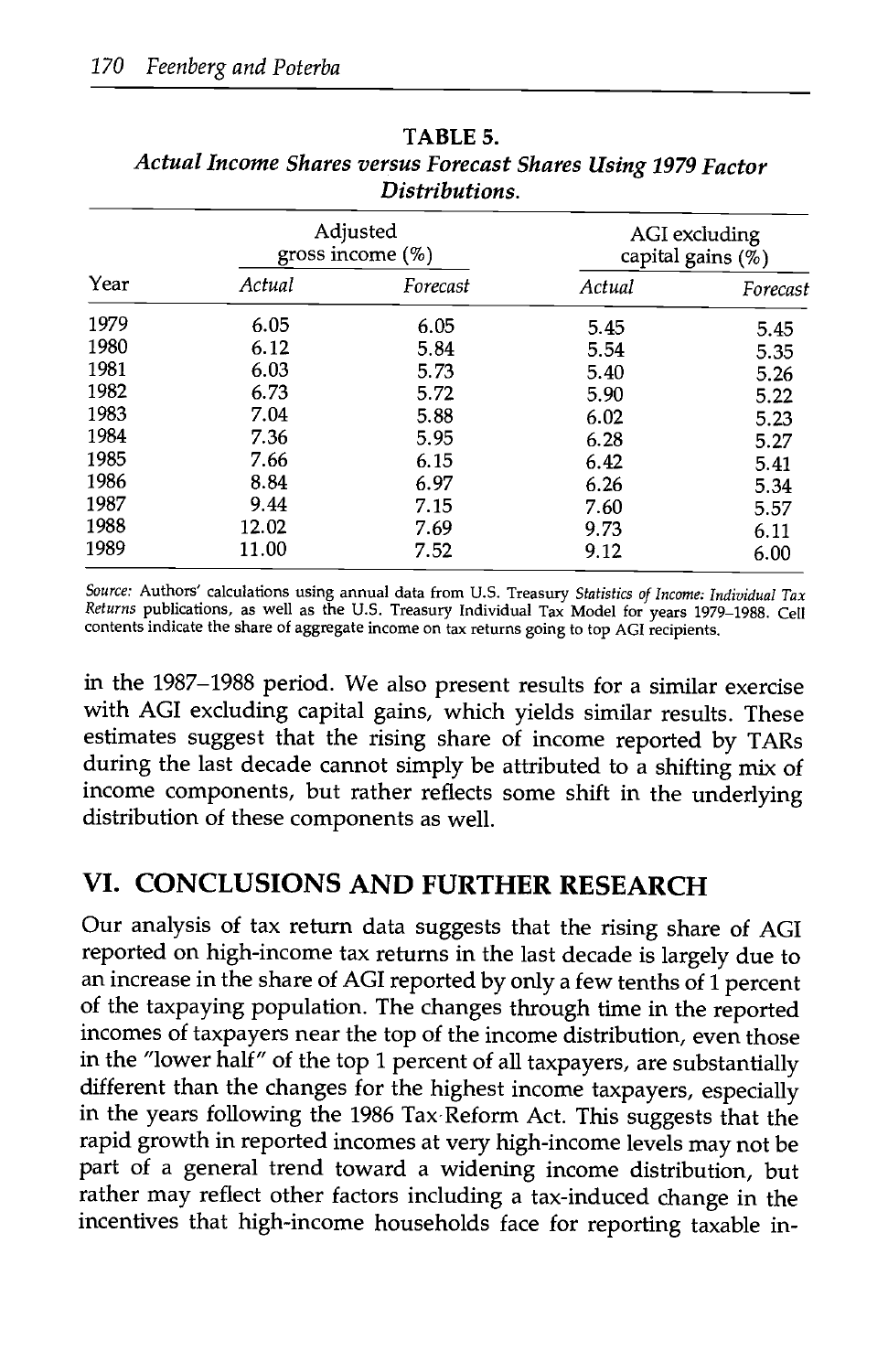come. Our evidence casts doubt on the view, presented forcefully in Barlow, Brazer, and Morgan's (1966) study, that tax incentives have little effect on the decisions of high-income households.

Our results are not inconsistent with the widely documented pattern of growing wage inequality in recent years. Many of the studies that find widening wage disparities are based on the Current Population Survey (CPS), however, so they have little or no information on the incomes of top-income households. Income items are "top-coded" at \$100,000 in the CPS. The widening inequality observed throughout the wage distribution creates a strong presumption that wages and salaries at the very top of the income distribution have increased relative to those elsewhere. Yet those studies do not suggest that the period after 1986 was marked by sharp acceleration in the dispersion of earning power. The finding that the growth in AGI for very high-income taxpayers was most rapid in the post-1986 years suggests that the underlying determinants of reported AGI for this group may be significantly different from the determinants of relative incomes at lower incomes.

There are many directions in which our work can be extended. Our analysis focuses on pretax incomes, rather than the after-tax incomes that provide individuals with command over resources. Computing effective tax rates on different taxpayers requires various imputations of taxes on firms and workers, as in Kasten, Sammartino, and Toder (1993) or CBO (1992b), and we have not attempted this complex task.

The most pressing research priority involves searching for sources of data other than tax returns that provide information on the accruing incomes of high-income individuals. There are some sources of information on compensation for highly paid individuals. These include the data set on chief executive officer pay compiled by Joskow, Rose, and Shepard (1993), as well as surveys of earnings by lawyers and doctors that are carried out by professional organizations. These data sets may permit some analysis of how tax reforms have affected the mix of compensation, while also providing further evidence on the trends in earnings, if not total income, for high-income taxpayers.

#### TECHNICAL APPENDIX: INTERPOLATION USING THE PARETO DISTRIBUTION

The Pareto distribution specifies that the probability that a randomly chosen taxpayer's income,  $y$ , is greater than  $x$  is:

$$
Pr(y > x) = (k/x)^{\alpha}.
$$
 (1)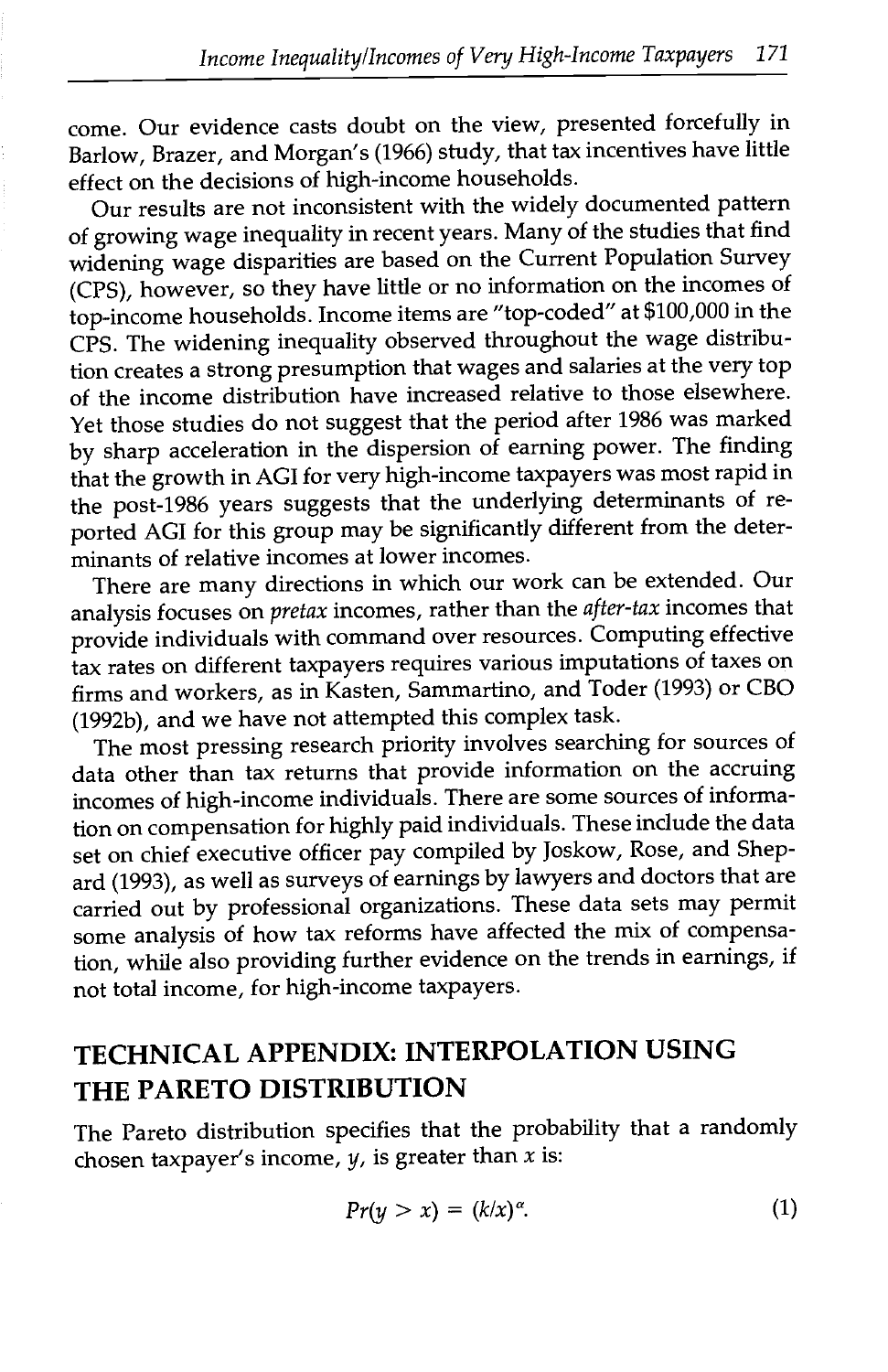The two parameters are  $k$ , the minimum income that the Pareto distribution applies to  $(k > 0)$ , and  $\alpha$ , the exponent that determines the shape of the distribution.

Our objective is to estimate the total income of roughly the top 0.5 percent of taxpayers. Reported data on the number of tax returns and total AGI for taxpayers in different AGI categories provide us with exact income totals for several groups of high-income taxpayers. We can therefore identify the income range where the threshold for the top 0.5 percent of taxpayers will fall. To estimate the precise threshold, we estimate the parameters of the Pareto distribution using information on the reported income cutoffs that bracket the actual threshold in each year. <sup>19</sup> Denote these cutoff incomes as  $y_1$  and  $y_2$ , and the associated probabilities that a taxpayer's income will fall *below* these cutoffs as  $F_1$  and  $F_2$ , respectively. Equating these observed probabilities with those implied by the Pareto distribution yields

$$
1 - F_1 = (k/y_1)^\alpha \tag{2a}
$$

and

$$
1 - F_2 = (k/y_2)^\alpha. \tag{2b}
$$

Solving these two equations yields an estimate of  $\alpha$ .

$$
\hat{\alpha} = \log\left[ (1 - F_1)/(1 - F_2) \right] / \log\left[ y_2/y_1 \right]. \tag{3}
$$

Given this value for  $\hat{\alpha}$ , our estimate of k is

$$
\hat{k} = y_1 (1 - F_1)^{(1/\alpha)}.
$$
 (4)

A discussion of some of the issues involved in estimating parameters of the Pareto distribution can be found in Johnson and Kotz (1970) and Quandt (1966). Ryoo and Rosen (1992) present a recent application of the Pareto distribution to relatively high incomes.

Table A-i shows our parameter estimates for each year between 1951 and 1990. The parameter  $k$  is measured in current dollars and corresponds to the income level below which the Pareto distribution would not apply. The estimates of  $\hat{k}$  are surprisingly small. We found that the Pareto distribution fit the actual distribution very poorly in the range of

<sup>19</sup> McCubbin and Scheuren (1988) discuss an alternative approach to interpolation from the published SOl data.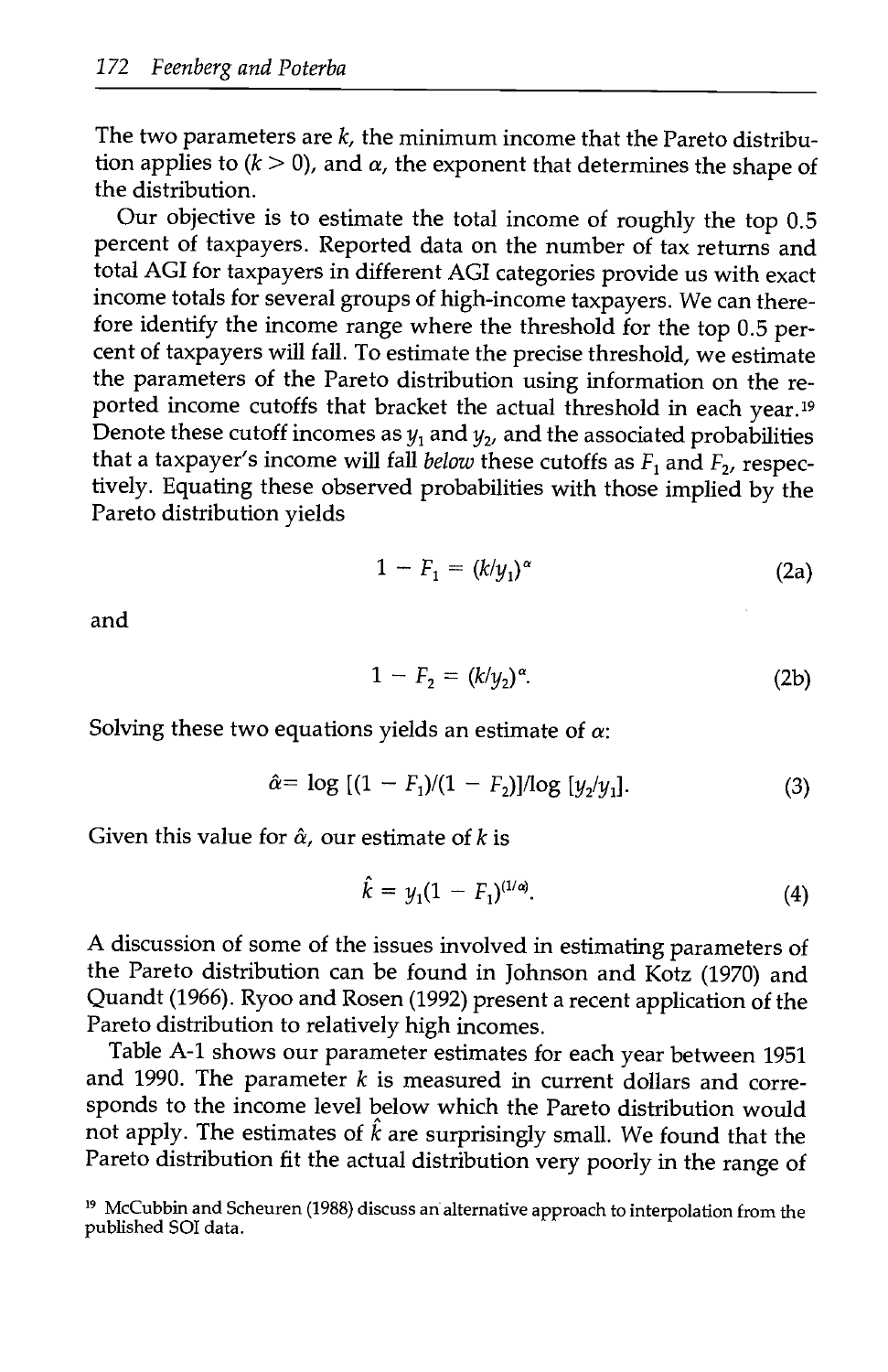|      | 1951-1990.     |      |
|------|----------------|------|
| Year | $\hat{\alpha}$ | ƙ    |
| 1951 | 1.83           | 1061 |
| 1952 | 1.79           | 967  |
| 1053 | 1.89           | 1159 |
| 1954 | 1.90           | 1205 |
| 1955 | 2.08           | 1720 |
| 1956 | 2.03           | 1661 |
| 1957 | 2.06           | 1731 |
| 1958 | 2.08           | 1782 |
| 1959 | 1.98           | 1685 |
| 1960 | 2.17           | 2124 |
| 1961 | 2.18           | 2240 |
| 1962 | 2.20           | 2366 |
| 1963 | 2.20           | 2503 |
| 1964 | 2.15           | 2454 |
| 1965 | 2.11           | 2505 |
| 1966 | 2.13           | 2713 |
| 1967 | 2.12           | 2919 |
| 1968 | 2.22           | 3558 |
| 1969 | 2.32           | 4006 |
| 1970 | 2.46           | 4725 |
| 1971 | 2.44           | 4892 |
| 1972 | 2.38           | 4959 |
| 1973 | 2.43           | 5587 |
| 1974 | 2.38           | 5674 |
| 1975 | 2.38           | 5891 |
| 1976 | 2.37           | 6342 |
| 1977 | 2.35           | 6621 |
| 1978 | 2.36           | 7445 |
| 1979 | 2.27           | 7324 |
| 1980 | 2.26           | 7904 |
| 1981 | 2.24           | 8293 |
| 1982 | 2.13           | 7614 |
| 1983 | 2.04           | 7174 |
| 1984 | 2.04           | 7876 |
| 1985 | 1.99           | 8036 |
| 1986 | 1.96           | 8711 |
| 1987 | 1.73           | 6830 |
| 1988 | 1.54           | 5390 |
| 1989 | 1.62           | 6845 |
|      | 1.59           | 6698 |
| 1990 |                |      |

# TABLE A-i. Estimated Pareto Distribution Parameters,

Source: Authors' estimates using the method described in the text.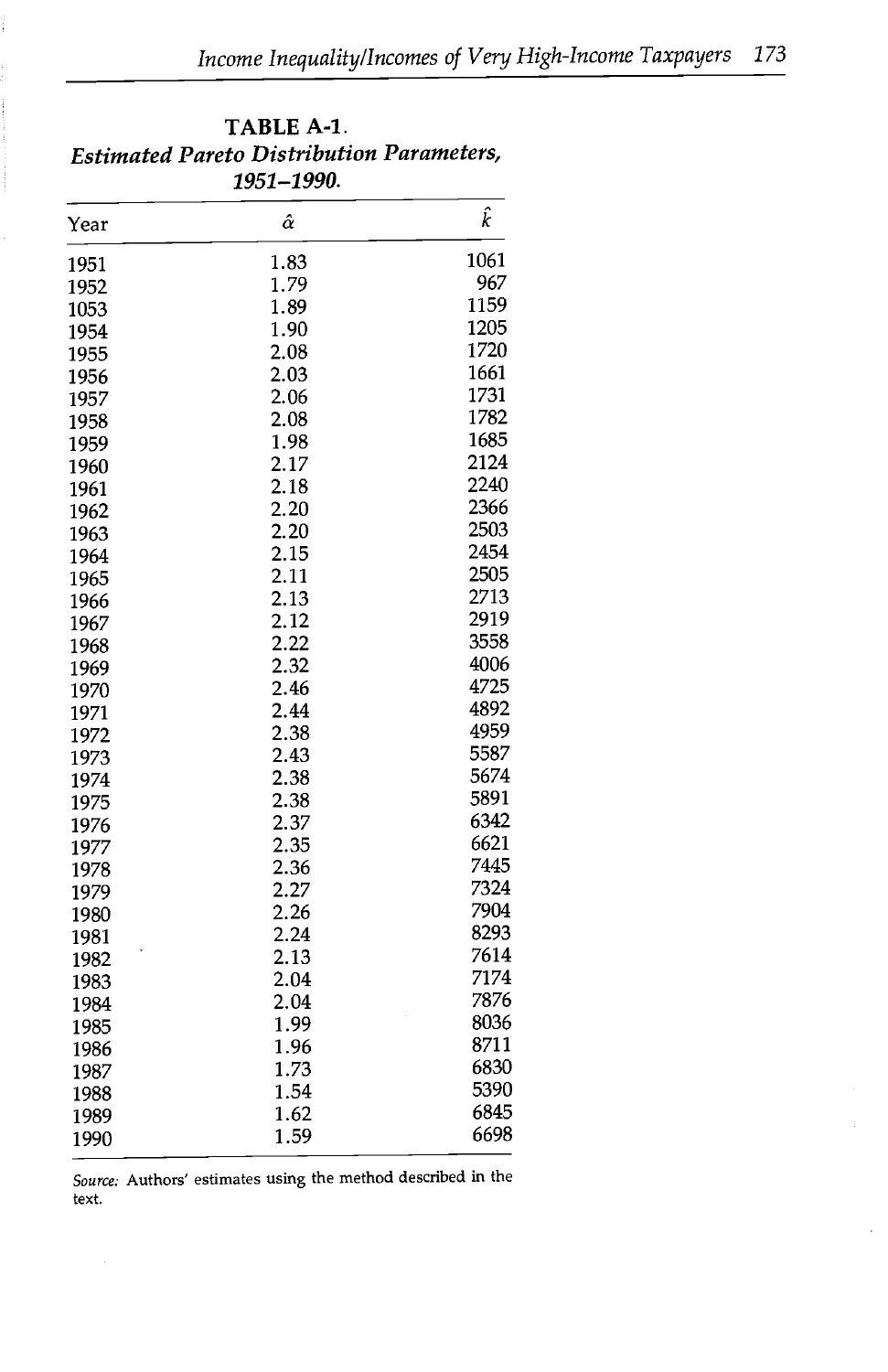$\hat{k}$ , but fit well at high incomes. The  $\alpha$  parameter, which determines the rate at which the density of households declines as one moves to higher incomes, rises between the early 1950s and 1970, and then declines for the following two decades.

The income threshold  $y^*$  that only 100s% of all taxpayers have incomes above satisfies the equation  $s = (\hat{k}/\hat{y}^*)^{\hat{\alpha}}$ , so  $y^* = \hat{k}s^{-1/\hat{\alpha}}$ . Our estimate of the total income accruing to taxpayers with incomes above  $y^*$  is therefore

$$
Y_{\text{top}} = N \int_{y^*}^{\infty} x f(x) dx = N \int_{y^*}^{\infty} \hat{\alpha} k^{\hat{\alpha}} x^{-\hat{\alpha}} dx, \tag{5}
$$

where N denotes the total number of tax returns. When we need to interpolate particular types of income rather than AGI, we assume that the amount of income in each category  $(w_i)$  is related to AGI  $(y)$  according to a power function,  $w_i = cy^{\delta}$ . For example, total wages and salaries received by taxpayers with incomes above  $y_1$ , which we shall denote  $w_1$ , is given by:

$$
w_1 = N \int_{y_1}^{\infty} c x^{\delta} \alpha k^{\alpha} x^{-\alpha - 1} dx. \tag{6}
$$

Evaluating this expression and a similar equation for  $w_2$  using our estimates of k and  $\alpha$  yields two equations in two unknowns,  $\delta$  and  $\alpha$ . Solving yields:

$$
\delta = \log[w_1/w_2] / \log[y_1/y_2] + \alpha \tag{7}
$$

and

$$
c = w_1(\alpha - \delta)/N\alpha k^{\alpha} x^{\delta - \alpha}.
$$
 (8)

Because the actual amount of wage income above  $y_2$  is a published aggregate, only the amount of wages between  $y^*$  and  $y_2$  needs to be approximated.

We performed several validation exercises on our estimated Pareto distributions and found that they fit the actual income data reasonably well in the neighborhood of  $y^*$ . For years since 1979, we can compare our estimate of the share of income accruing to top-income taxpayers with the more accurate estimates from the public use version of the Treasury Individual Tax Model. Table A-2 presents the results of this validation exercise. The largest error in our estimate of the share of total income accruing to high-income taxpayers is 0.44 percent, in 1982, and the next largest error is 0.36 percent in 1986. That year's exceptional level of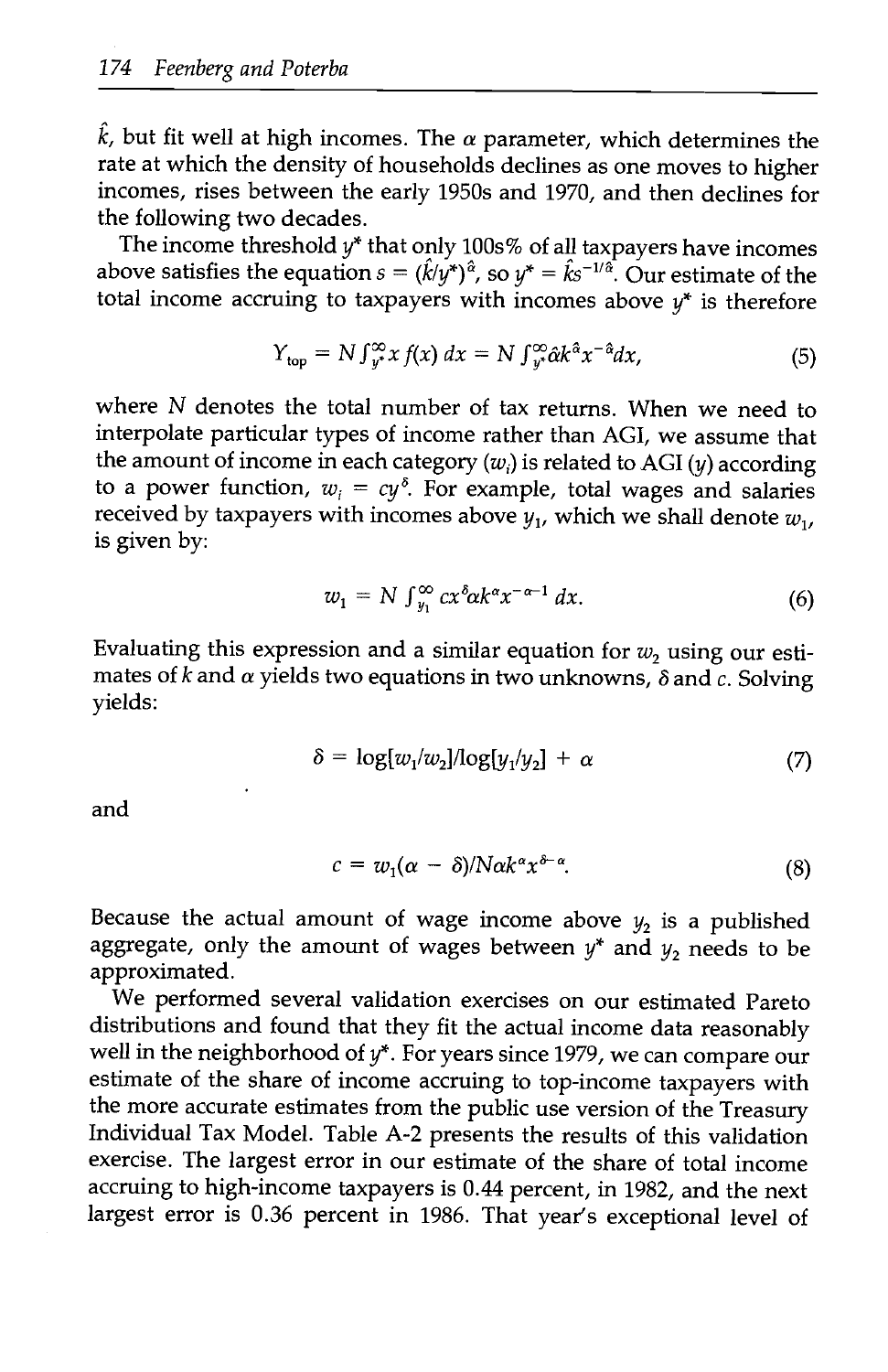|      | Percent                                            |                                                        |                     |  |  |
|------|----------------------------------------------------|--------------------------------------------------------|---------------------|--|--|
| Year | Estimate using<br>treasury tax<br>model micro-data | Estimate using<br>pareto distribution<br>interpolation | Absolute difference |  |  |
| 1979 | 6.04                                               | 6.06                                                   | 0.02                |  |  |
| 1980 | 6.12                                               | 6.11                                                   | 0.01                |  |  |
| 1981 | 6.03                                               | 6.05                                                   | 0.02                |  |  |
| 1982 | 6.27                                               | 6.71                                                   | 0.44                |  |  |
| 1983 | 7.04                                               | 7.06                                                   | 0.02                |  |  |
| 1984 | 7.35                                               | 7.38                                                   | 0.03                |  |  |
| 1985 | 7.65                                               | 7.78                                                   | 0.13                |  |  |
| 1986 | 8.83                                               | 9.23                                                   | 0.36                |  |  |
| 1987 | 9.44                                               | 9.49                                                   | 0.05                |  |  |
| 1988 | 12.02                                              | 12.05                                                  | 0.03                |  |  |
| 1989 | 11.00                                              | 11.21                                                  | 0.21                |  |  |

TABLE A-2. Actual and Estimated Income Share of Top AGI Recipients, 1979-1989.

Source: Authors' calculations using annual data from U.S. Treasury Statistics of Income: Individual Tax Returns publications, as described in the text, as well as the U.S. Treasury Individual Tax Model for years 1979-1988.

capital gain realizations may contribute to our error, particularly if realized capital gains are not distributed according to a Pareto distribution.

#### References

- Auerbach, Alan J. (1988). "Capital Gains Taxation in the United States: Realizations, Revenue, and Rhetoric." Brookings Papers on Economic Activity 2, 595-631.
- Barlow, Robin, Harvey Brazer, and James Morgan (1966), Economic Behavior of the Affluent, Washington: Brookings Institution.
- Bosworth, Barry, and Gary Burtless (1992). "Effects of Tax Reform on Labor Supply, Investment, and Saving." Journal of Economic Perspectives 6 (Winter), 3-25.
- Bound, John, and George Johnson (1992). "Changes in the Structure of Wages During the 1980s: An Evaluation of Alternative Explanations." American Economic Review 82, 371-392.
- Frank, Robert, and Phillip Cook (1992). "Winner Take All Markets." Mimeo, Cornell University Department of Economics.
- Gordon, Roger, and Jeffrey Mackie-Mason (1990). "Effects of the Tax Reform Act of 1986 on Corporate Financial Policy and Organizational Form." In Do Taxes Matter? 91-131. J. Slemrod, ed. Cambridge: MIT Press.
- Hausman, Jerry A., and James M. Poterba (1987). "Household Behavior and the Tax Reform Act of 1986." Journal of Economic Perspectives 1, 101-126.
- Johnson, Norman L., and Samuel Kotz (1970). Distributions in Statistics: Continuous Univariate Distributions-1. New York: John Wiley.

Joskow, Paul L., Nancy L. Rose, and Andrea Shepard (1993). "Political and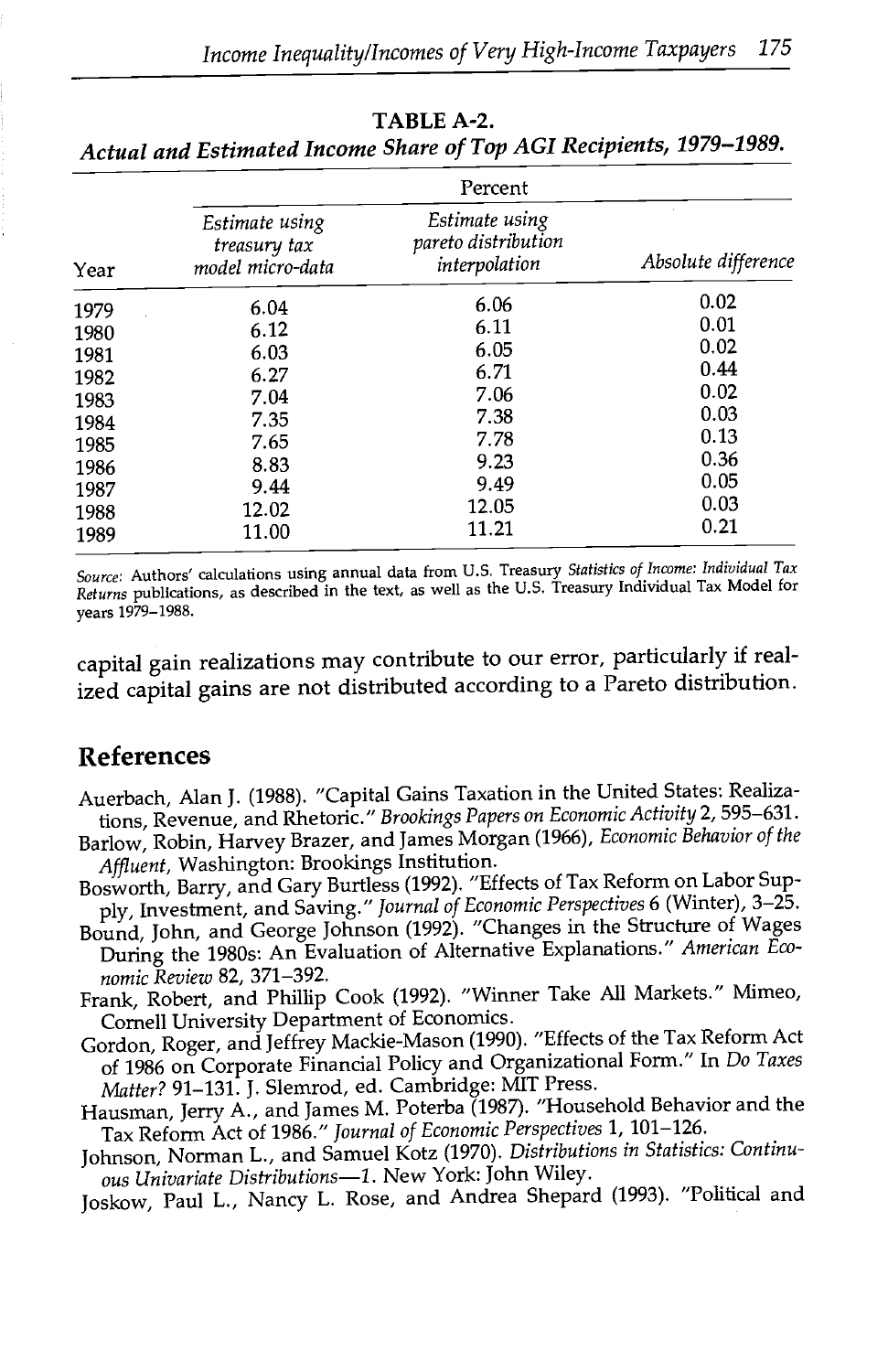Regulatory Constraints on CEO Compensation." Brookings Papers on Microeconomic Activity (forthcoming).<br>Karoly, Lynn A. (1993). "Trends in Income Inequality: The Impact of, and Impli-

- cations for, Tax Policy." In Tax Progressivity, J. Slemrod, ed., forthcoming.
- Kasten, Richard, Frank Sammartino, and Eric Toder (1993). "Trends in Federal Tax Progressivity, 1980-1993." In Tax Progressivity, J. Slemrod, ed., forthcoming.
- Katz, Lawrence F., and Kevin M. Murphy (1992). "Changes in Relative Wages, 1963–1987: Supply and Demand Factors." Quarterly Journal of Economics 107, 35–78.
- Krugman, Paul (1992). "The Right, the Rich, and the Facts: Deconstructing the Income Distribution Debate." The American Prospect (Fall 1992).
- Levy, Frank, and Richard C. Michel (1991). The Economic Future of American Families. Washington, DC: The Urban Institute Press.
- Lindsey, Lawrence (1987a). "Individual Taxpayer Response to Tax Cuts: 1982- 1984, With Implications for the Revenue-Maximizing Tax Rate." Journal of Public Economics 33, 173-206.
	- (1987b). "Capital Gains Rates, Realizations, and Revenues." In The Effects of Taxation on Capital Accumulation, 69-97. M. Feldstein, ed. Chicago: University of Chicago Press.
	- (1988). "Did ERTA Raise the Share of Taxes Paid By Upper-Income Taxpayers? Will TRA86 be a Repeat?" In Tax Policy and the Economy, vol. 2, 131-160. Lawrence Summers, ed.
- McCubbin, Janet, and Fritz Scheuren (1988). "Individual Income Tax Structures and Average Tax Rates: Tax Years 1916-1950." Statistics of Income Bulletin, vol. 8 (Winter 1988-89).
- Mandel, Michael (1992). "Who'll Get the Lion's Share of the Wealth in the 1990s?" Business Week (June 8), 86-88.
- Murphy, Kevin M., and Finis Welch (1992). "The Structure of Wages."Quarterly Journal of Economics 107, 285-326.
- Nasar, Sylvia (1992). "However You Slice the Data, the Richest Did Get Richer." New York Times (May 11, 1992).
- Poterba, James M. (1987). "Tax Evasion and Capital Gains Taxation." American Economic Review 77, 234-239.
- Quandt, Richard (1966). "Old and New Methods of Estimation and the Pareto Distribution." Metrika 10, 55-82.
- Roberts, Paul Craig (1992). "Income Data ... Untitled." Washington Times (May 11).
- Rosen, Sherwin (1981). "The Economics of Superstars." American Economic Review 71 (December), 845–858.<br>Ryoo, Jaewoo and Sherwin Rosen (1992), "The Market for Engineers," mimeo,
- University of Chicago Center for the Study of the Economy and the State.
- Scholes, Myron, and Mark Wolfson (1992). Taxes and Business Strategy: A Planning Approach (Englewood Cliffs: Prentice Hall).
	- ,Peter Wilson, and Mark A. Wolfson (1992). "Firms' Responses to Anticipated Reductions in Tax Rates: The Tax Reform Act of 1986.<sup>"</sup> NBER Working Paper 4171.
- Slemrod, Joel (1991). "Taxation and Inequality: A Time-Exposure Perspective." In Tax Policy and the Economy, vol. 6, 105-127. J. Poterba, ed. Cambridge: MIT Press.